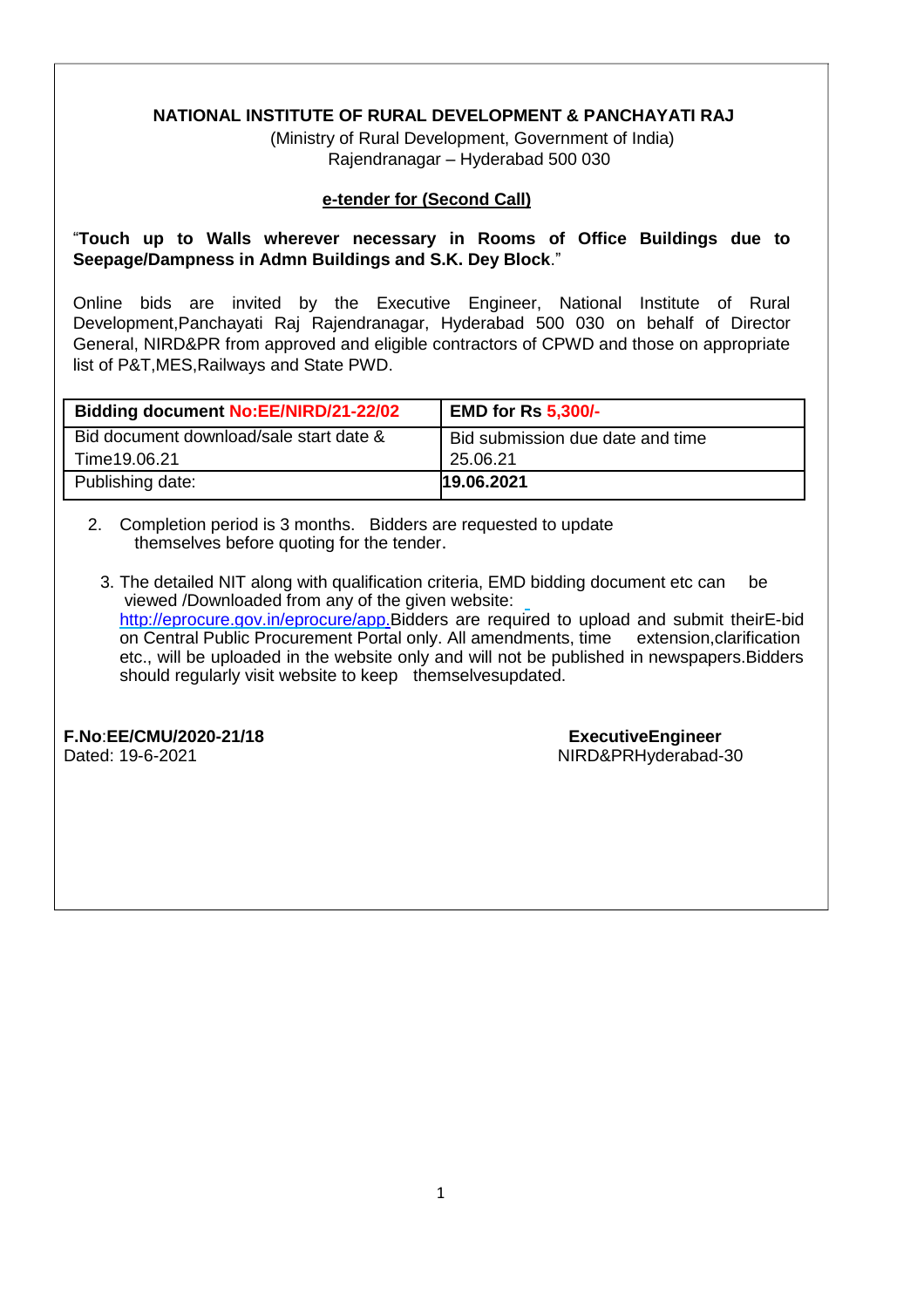# **NATIONAL INSTITUTE OF RURAL DEVELOPMENT & PANCHAYATI RAJ**

(Ministry of Rural Development, Government of India) Rajendranagar – Hyderabad 500 030

Online bids are invited under stage two bid system for the

**"Touch up to Walls wherever necessary in Rooms of Office Buildings due to Seepage/Dampness in Admn Buildings and S.K. Dey Block"**.

Tender documents may be downloaded from NIRD&PR website [http://eprocure.gov.in/eprocure/app.a](http://eprocure.gov.in/eprocure/app)sper the schedule as given in Critical datesheet as under

#### **CRITICAL DATE SHEET**

| <b>Published date</b>                     | 19-06-2021 at 10.00 AM |
|-------------------------------------------|------------------------|
| Bid document download/ sale start<br>date | 19-6-2021 at 10.00 AM  |
| <b>Clarification start date</b>           | 19-6-2021 at 10.00 AM  |
| <b>Clarification end date</b>             | 25-6-2021 at 10.00 AM  |
| <b>Bid submission start date</b>          | 19-6-2021 at 10.00 AM  |
| <b>Bid submission end date</b>            | 25.06.2021at 10.00 AM  |
| <b>Technical Bid opening date</b>         | 26.06.21at 10.00 AM    |

- **2.** Bids shall be submitted online only at CPPP websit[ehttp://eprocure.gov.in/eprocure/app.](http://eprocure.gov.in/eprocure/app)
- **3.** Not more than one tender shall be submitted by one contractor or contractors having business relationship. Under no circumstance will father and his son(s)or other close relations who have business relationship with one another (i.e. when one or more partner(s) / director(s) are common be allowed to tender for the same contract as separate competitors. A breach of this condition will render the tenders of both parties liable torejection.
- **4. Applicant contractor must provide Demand Draft for Rs5,300/-(Rupees Five thousand three hundredonly) (to be purchased on or after publication date of this tender) in favour of NIRDPR, Rajendranagar, Hyderabad 500 030 and payable at Hyderabad obtained from any Nationalized/ scheduled bank downloaded tenders towards Earnest Money Deposit. All applicable bank charges shall be borne by the applicant and he shall not have any claim what so ever on this account ongovernment.**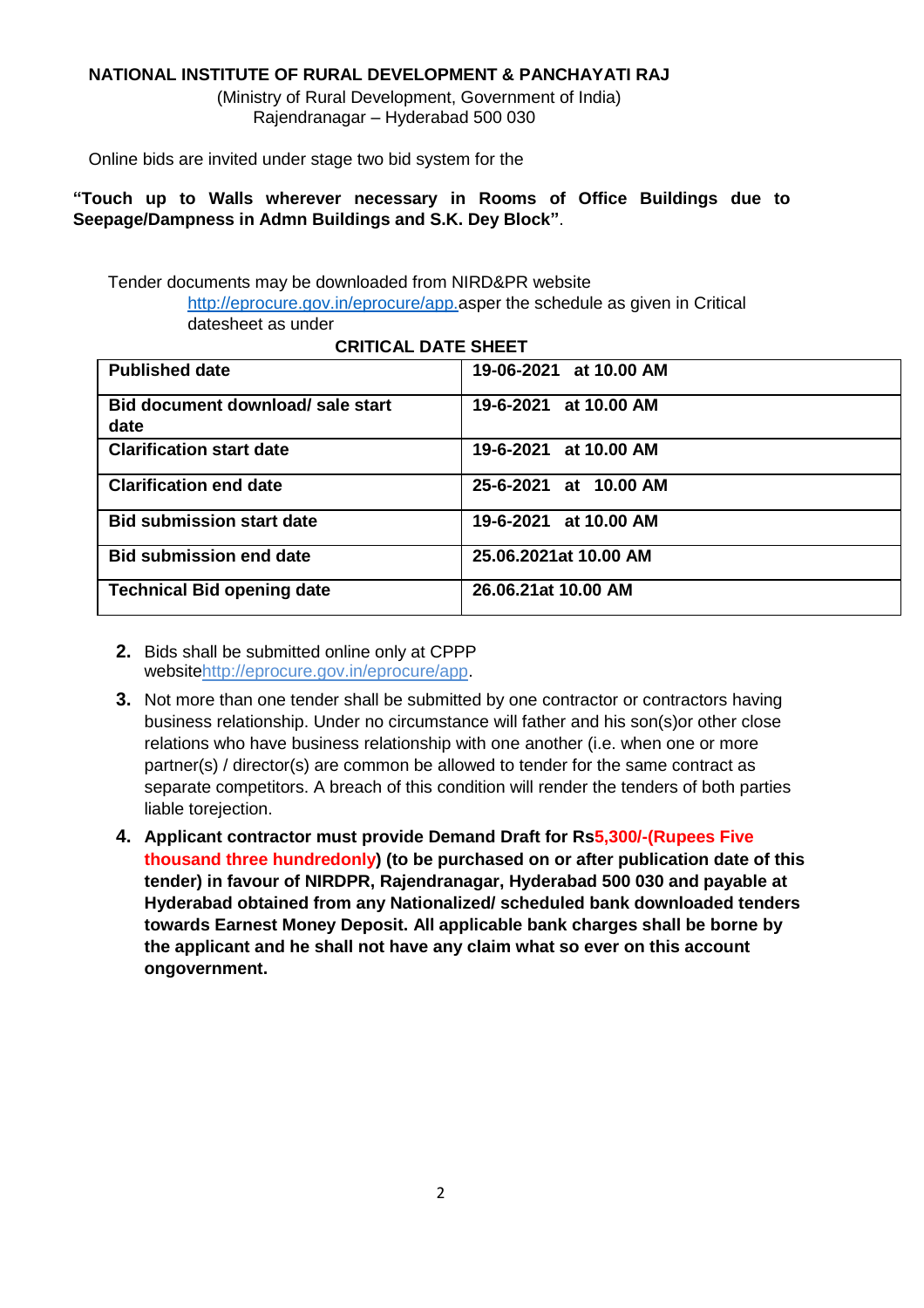- **5. The Hard Copy of original instruments i.e. Demand Draft in respect of Earnest Money Deposit, other documents must be delivered to theExecutive Engineer, NIRDPR, Rajendranagar, Hyderabad 500 030 on or before bid opening date/ time as mentioned in critical date sheet Tenderer shall likely to be liable for legal action for non-submission of original payment instrument like DD etc. against the submittedbid.**
- **6. Bids will be opened online as per date/ time as mentioned in theNotice**

**Inviting Tender at Central Public Procurement Portal (**<http://eprocure.gov.in/eprocure/app>**.) after online opening of Technical-Bid the results of their qualification as well price bid opening will be intimated later.**

### **Submission of Tender:**

The tender shall be submitted online in two parts viz., technical bid and financial bid. The offers submitted by telegram/ Fax/ email shall not be considered. No correspondence will be entertained in this matter.

# **Instructions for Online Bid Submission:**

As per the directives of Department of Expenditure, this tender document has been published on the Central Public Procurement Portal (URL<http://eprocure.gov.in/eprocure/app>.). The bidders are required to submit soft copies oftheir bids electronically on the CPP portal, using valid Digital Signature Certificates. The instructions given below are meant to assist the bidders in registering on the CPP Portal, prepare their bids inaccordance with the requirements and submitting their bids online on the CPP Portal.

More information useful for submitting online bids on the CPP Portal may be obtained at: [http://eprocure.gov.in/eprocure/app.](http://eprocure.gov.in/eprocure/app)

### **Registration**:

- 1. Bidders are required to enroll on the e-Procurement module of the Central Public Procurement Portal (UR[L](http://eprocure.gov.in/eprocure/app) <http://eprocure.gov.in/eprocure/app>.) by clicking on the link" **Online Bidder Enrollment**" on the CPP Portal is free ofcharge.
- 2. As part of the enrolment process, the bidders will be required to choose a unique username and assign a password for theiraccounts.
- 3. Bidders are advised to register their valid e-mail address and mobile numbers as part of the registration process. These would be used for any communication from the CPPPortal.
- 4. Upon enrolment, the bidders will be required to register their valid Digital Signature Certificate (Class II or Class III Certificates with signing key usage) issued by any Certifying Authority recognized by CCA India (e.g.Sify / TCS /nCode /eMudhra etc.), with their profile.
- 5. Only one valid DSC should be registered by the a bidder. Please note thatthe bidders are responsible to ensure that they do not lend their DSC"s to others which may lead tomisuse.
- 6. Bidder then logs in to the site through the secured log-in by entering their user ID/ password and the password of the DSC/e-Token.

### **Contractor EXECUTIVEENGINEER**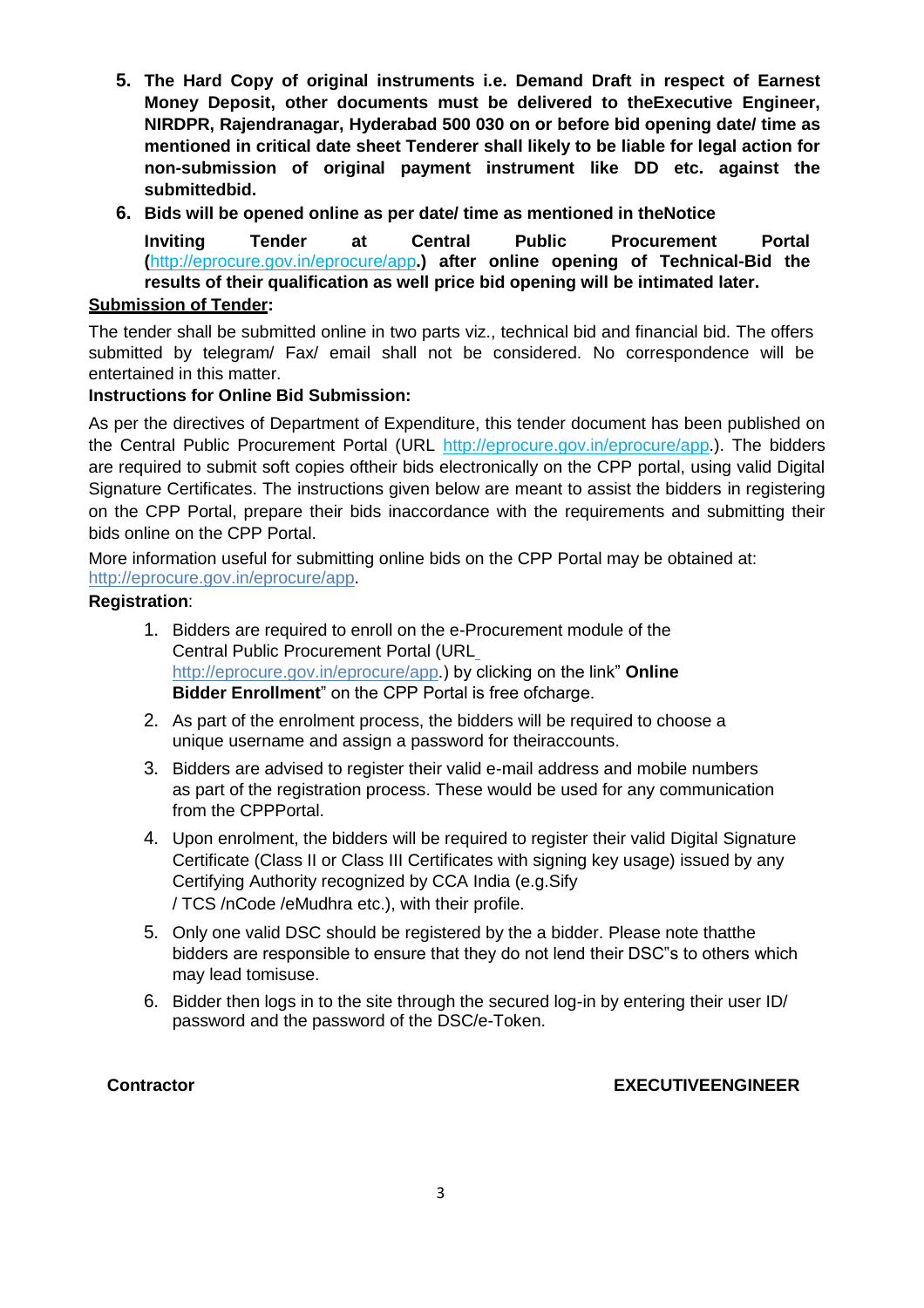# **Searching for Tender Documents:**

- 1. There are various search options built in the CPP Portal, to facilitate bidders to search active tenders by several parameters. These parameters could include Tender ID, organization name, location, date value etc. there is also an optionof advanced search for tenders wherein the bidders may combine a number of search parameters such as organization name, form of contract, location, date other keywords etc to search for a tender published on the CCPPortal.
- 2. Once the bidders have selected the tenders they are interested in they may download the required documents / tender schedules. These tenders can be moved to the respective "My Tenders" folder. This would enable the CPP Portal to intimate the bidders through SMS / e-mail in case there is any corrigendum issued to the tender document.
- 3. The bidder should make a note of the unique Tender ID assigned to each tender, in case they want to obtain any clarification / help from thehelpdesk

# **Preparation of Bids**

- 1. Bidder should take into account any corrigendum published on the tender document before submitting theirbids.
- 2. Please go through the tender advertisement and the tender document carefullyto understand the documents required to be submitted as part of the bid. Please note the number of covers in which the bid documents have to be submitted, the number of documents – including the names and content of each of the document that need to be submitted. Any deviations from these may lead to rejection of thebid.
- 3. Bidder, in advance should get ready the bid documents to be submitted as indicated in the tender document/ schedule and generally, they can be in PDF/ XLS / RAR / DWF formats. Bid documents may be scanned with 300dpi with black and whiteoption.
- 4. To avoid the time and effort required in uploading the same set of standard documents which are required to be submitted as a part of every bid, a provision of uploading such standard documents (i.e. PAN Card copy, annual reports, auditor certificates etc) has been provided to the bidders. Bidders can use "My Space" area available to them to upload such documents. These documents may be directly submitted from the "My Spare" area while submitting a bid, and need not be uploaded again and again. This will lead to a reduction in the timerequired for bid submissionprocess

## **Submission of Bids:**

- **1.** Bidder should log into the site well in advance for bid submission so that he / she upload the bid in time i.e. on or before the bid submission time. Bidderwill be responsible for any delay due to otherissues.
- **2.** The bidder has to digitally sign and upload the required bid documents one by one as indicated in the tenderdocument.
- **3.** Bidder as to select the payment option as "offline" to pay the tender fee / EMD as applicable and enter details of theinstrument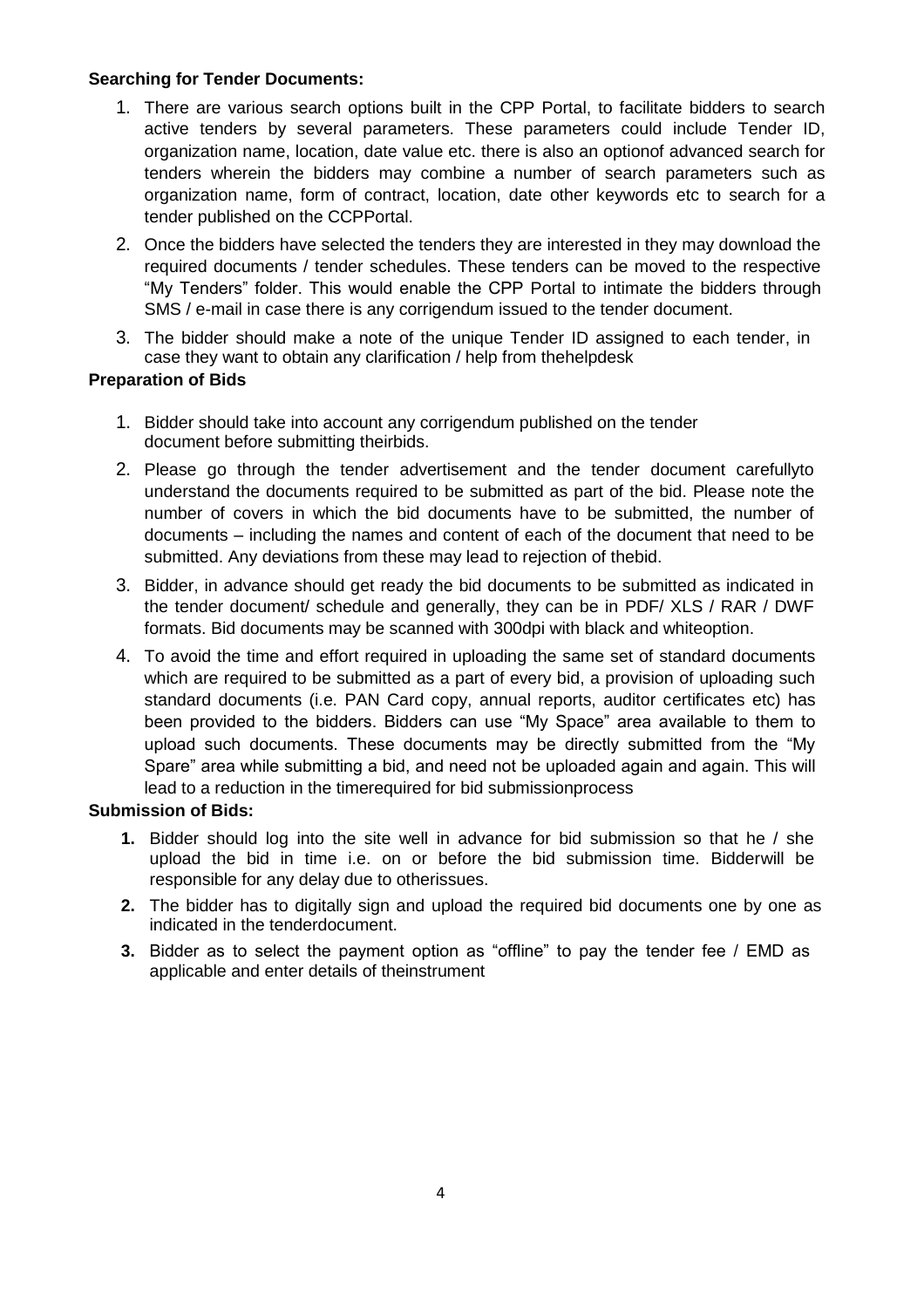- **4.** Bidder should prepare the EMD as per the instructions specified in the tender document. The original should be posted/ couriered/ given in person to the Tender Processing section, latest by the last date of bid submission. Thedetails of the DD/ any other accepted instrument, physically sent, should tally with the details available in the scanned copy and the data entered during bid submission time. Otherwise the uploaded bid will berejected.
- **5.** A standard price bid format has been provided with the tender document to be filled by all the bidders. Bidders are requested to note that they shouldnecessarily submit their financial bids in the format provided and no other format is acceptable. Bidders are required to download the file and quote the amount on hard copy. Once the details have been completed, the bidder should submit it online in form of soft copy, if the file is found to be modified by the bidder, the bid will berejected.
- **6.** The server time (which is displayed on the bidders dashboard) will be considered as the standard time for referencing the deadlines for submission of the bids by the bidders, opening of bids etc. The bidders should flow this time during bid submission.
- **7.** All the documents being submitted by the bidders would be encrypted using PKI encryption techniques to ensure the secrecy of the data. The data enteredcannot be viewed by unauthorized persons until the time of bid opening. The confidentially of the bids is maintained using the secured Socket Layer 128 bit encryption technology. Data storage encryption of sensitive field isdone.
- **8.** The uploaded tender documents become readable only after the tender opening by the authorized bidopeners.
- **9.** Upon the successful and timely submission of bids, the portal will give a successful bid submission message and a bid summary will be displayedwith the bid no and the data and time of the bid with all other relevantdetails.
- **10.** The bid summary has to be printed and kept at an acknowledgement of the submission of the bid openingmeetings.

#### **Assistance to Bidders:**

1. Any queries relating to the tender document and the terms and conditions contained therein should be addressed to the Tender Inviting Authority for a tender orthe relevant contact person, contact details for tender related queries:Executive Engineer CMU.,NIRD&PR in office hours from 10:30 am to 5:30 pm onPH:040-24008555,Hyderabad.

2. Any queries relating to the process of online bid submission or queries relating to CPP Portal in general may be directed to the 24 x 7 CPP Portal Helpdesk. The contact number for the helpdesk is 1800 23373

### **Contractor EXECUTIVEENGINEER**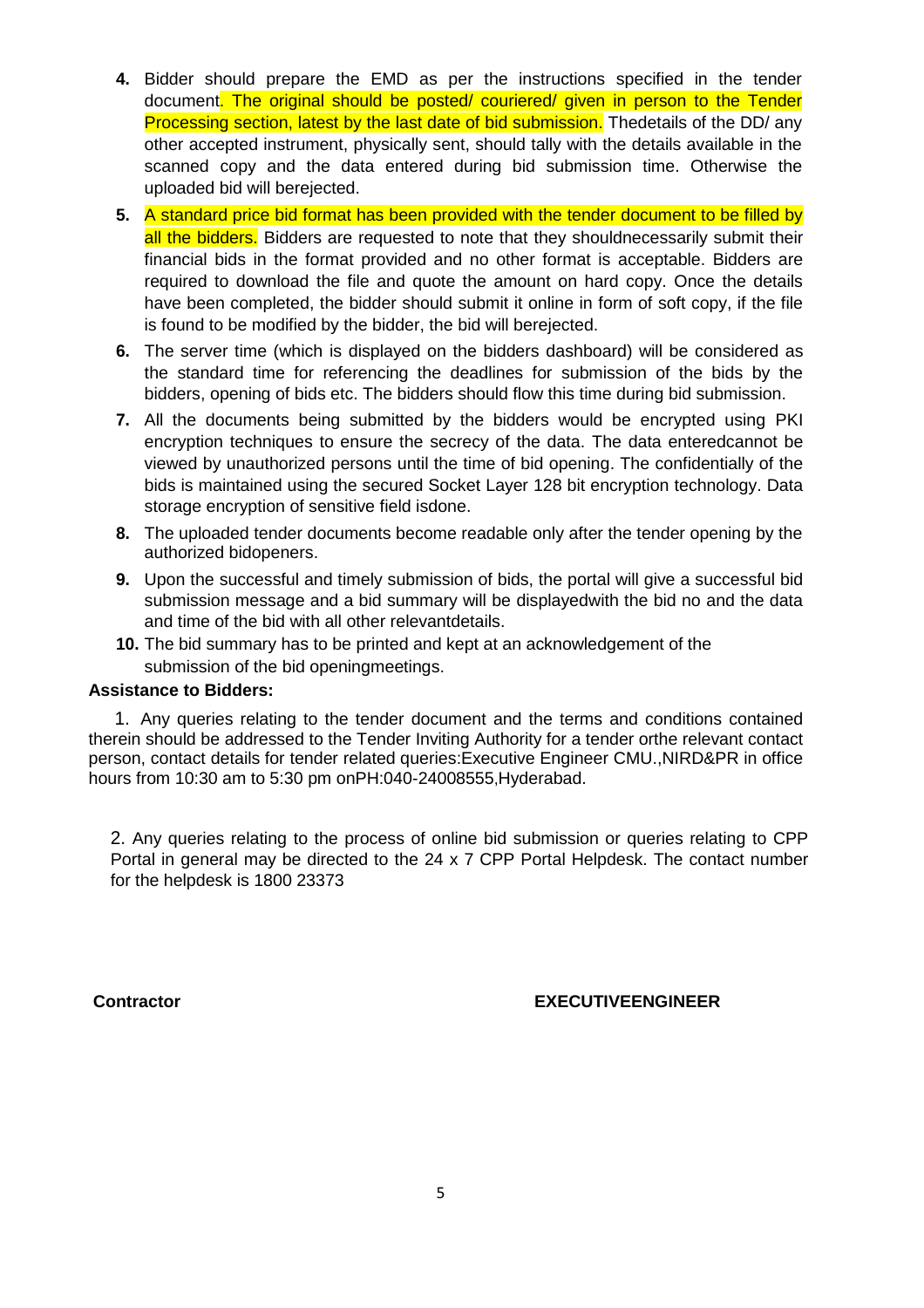# **Part 1 : (Technical Bid)**

The following documents are to be furnished by the Contactor in 1<sup>st</sup> Cover as per the tender document.

scanned copies of the following

- **1.** Scanned copy of Contractor RegistrationCertificate
- **2.** Scanned copies of Income Tax/ PANcard/
- **3.** Scanned copy of GST Registration
- **4.** The Demand Draft for **Rs.5,300/-** towards Earnest Money Deposit(EMD).

**Note:** The original demand draft towards Earnest Money Deposit and hard copiesof theabove documents should be submitted on or before bid submission closing dateand time to **Executive Engineer, NIRD&PR, Hyderabad.**

.

#### **Contractor EXECUTIVEENGINEER**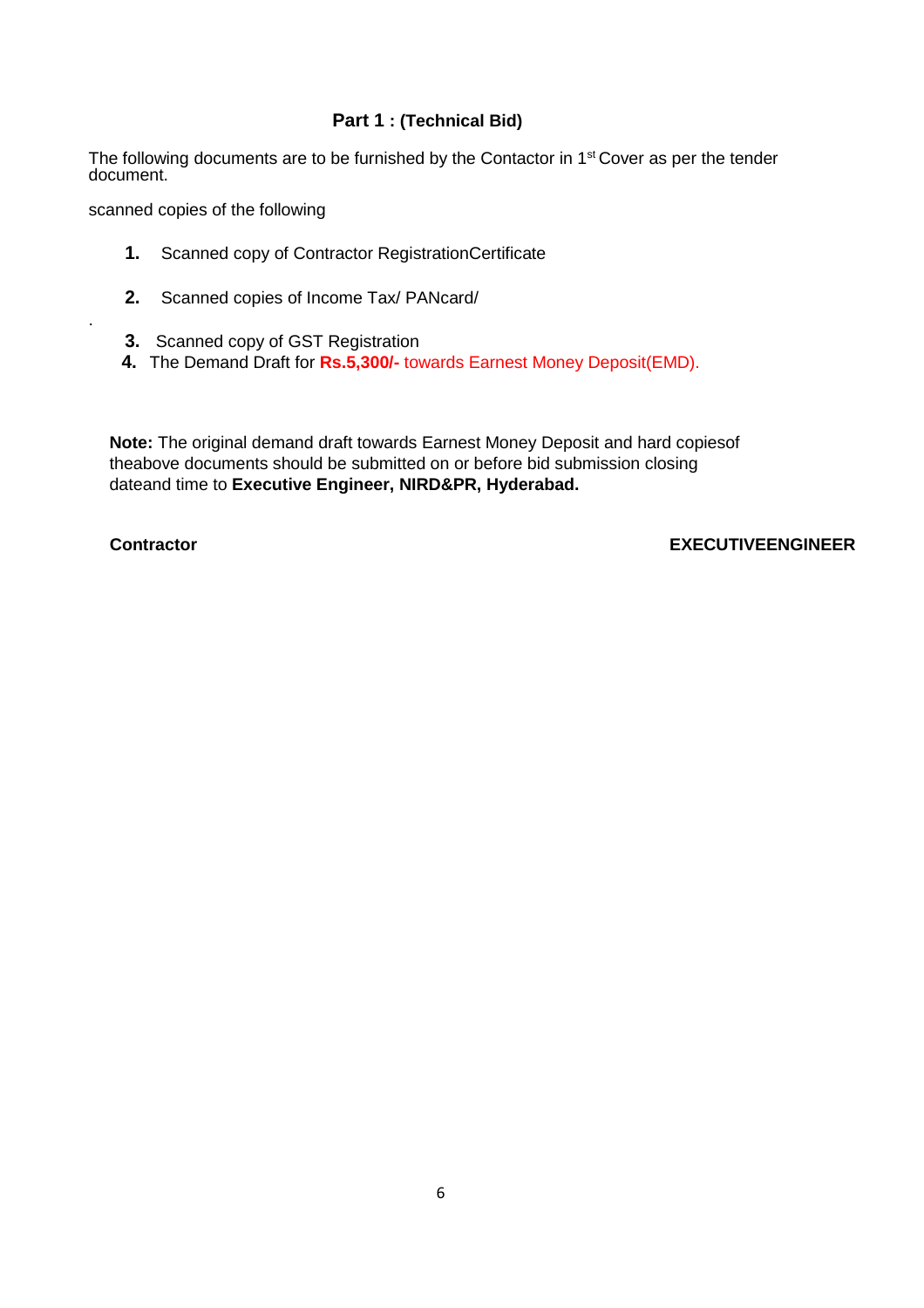#### **Estimate**

#### **Name of the work: Touch up to Walls wherever necessary in Rooms of Office Buildings due to Seepage/Dampness in Admn Buildings and S.K. Dey Block**.

| S.No. | Description of items                                                                                                                                                                                           | Qty                      | Per       | Rate      | Amount      |
|-------|----------------------------------------------------------------------------------------------------------------------------------------------------------------------------------------------------------------|--------------------------|-----------|-----------|-------------|
| 1.    | Removing dry or oil bound distemper, water<br>proofing cement paint and the like by<br>scrapping, sand papering and preparing the<br>surface smooth including necessary repairs to<br>scratches etc. complete. | 900                      | sqm       | 18.25     | 16,425.00   |
| 2.    | Wall painting with acrylic emulsion paint of<br>approved brand and manufacture to give an<br>even shade:<br>Two or more coats on new work<br>a.                                                                | 900                      | sqm       | 128.65    | 1,15,785.00 |
| 3.    | 12 mm cement plaster of mix :<br>a. $1:4$ (1 cement: 4 coarse sand)                                                                                                                                            | 50                       | sqm       | 276.15    | 13,807.50   |
| 4.    | Providing and applying white cement based<br>putty of average thickness 1 mm, of approved<br>brand and manufacturer, over the plastered<br>wall<br>surface to prepare the surface even and<br>smooth complete. | 400                      | sqm       | 115.15    | 46,060.00   |
| 5.    | Applying one coat of water thinnable cement<br>primer of approved brand and manufacture on<br>wall surface :<br>Water thinnable cement primer<br>a.                                                            | 900                      | sqm       | $60/-$    | 54,000.00   |
|       |                                                                                                                                                                                                                |                          |           | Total Rs. | 2,46,077.50 |
|       |                                                                                                                                                                                                                | Add Cost index 5.93% Rs. | 14,592.39 |           |             |
|       |                                                                                                                                                                                                                |                          |           |           |             |
|       | 2,60,670.00<br>Grand Total Rs.                                                                                                                                                                                 |                          |           |           |             |

(Rupees Two lakh sixty thousand six hundred and seventy only)

 $\triangleright$  The bidder should keep in mind the precautionary arrangements such as covering the files/papers/furniture and shifting the furniture if necessary istaken responsibility while painting.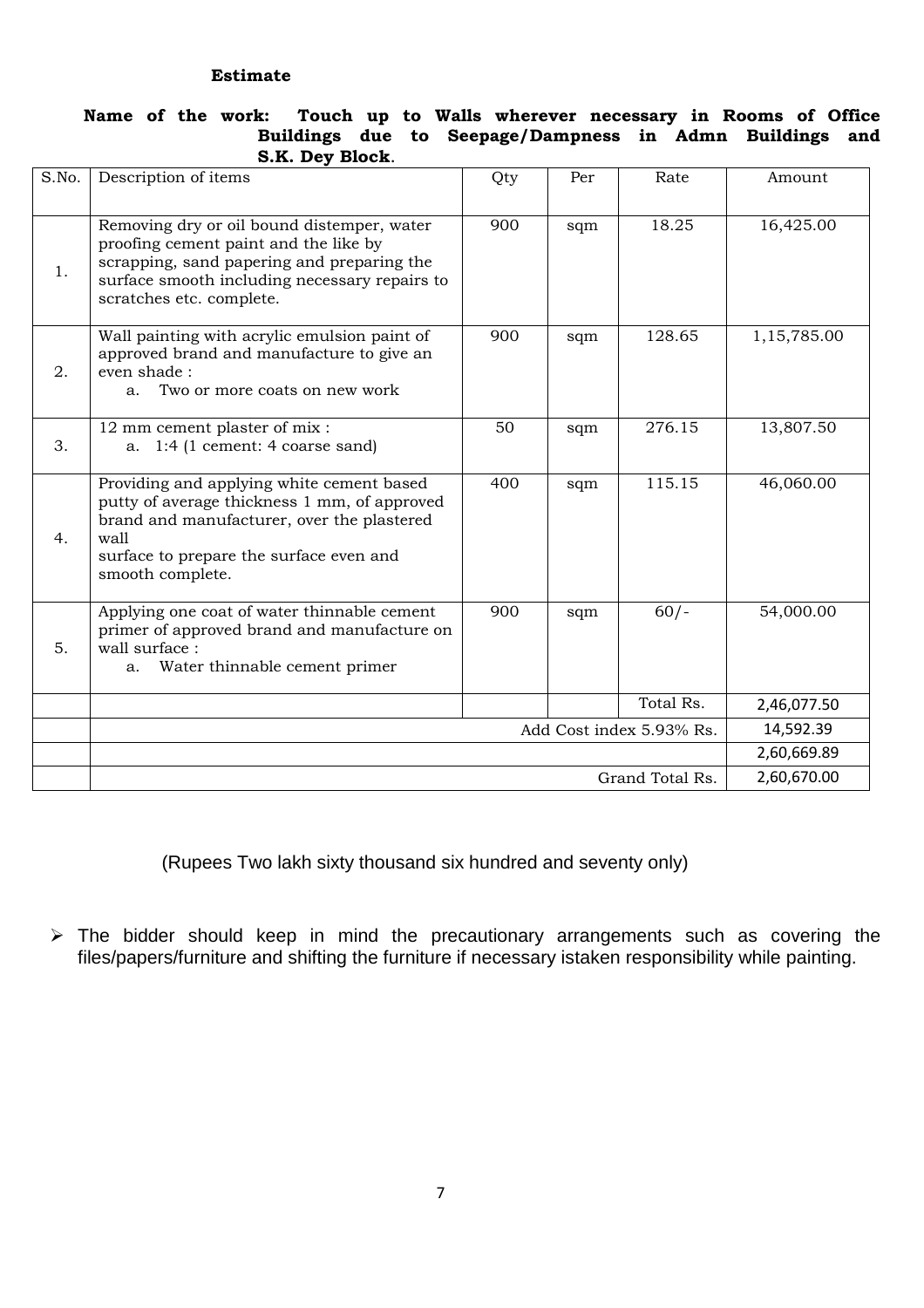#### **NATIONAL INSTITUTE OF RURAL DEVELOPMENT & PANCHAYATI RAJ** Proforma for Quoting the Rates

NIT No.17 / EE/ 2020-21 (EE's Office NIT No. 17 )

**Name of the work:** "Touch up to Walls wherever necessary in Rooms of Office Buildings due to Seepage/Dampness in Admn Buildings and S.K. Dey Block."

Estimated Cost Put to Tender Rs. 2,60,670/-

|          | <b>Name of the Contractor</b> |                       |                                                                |                          |                      |
|----------|-------------------------------|-----------------------|----------------------------------------------------------------|--------------------------|----------------------|
| S.<br>No | Name of component             | <b>Estimated cost</b> | Percentage<br>above<br>or<br>below<br>the<br>estimated<br>cost | $%$ in<br><b>Figures</b> | <b>Total</b><br>Cost |
| 1.       | <b>Civil Work</b>             | 2,60,670              |                                                                |                          |                      |
|          | <b>Grand Total Rs.</b>        |                       |                                                                |                          |                      |
|          |                               | 2,60,670              |                                                                |                          |                      |

# **IMPORTANT NOTE:**

- 1. The Estimated Cost Put to Tender has been worked out by taking into consideration the Cost Index of Hyderabad thereby enhancing by DSR 2018 items only in Civil & Electrical component items and considering the Market Rates fir NSR items.
- 2. The tenderer is required to quote the percentage specifying above /below or at par accurate to two places of decimal or zero percentage on the Estimated cost to cover the rates of all the items under the Schedules of Composite Tender for Civil and Electrical work separately. This column should not be left blank, otherwise the tender shall be treated as INVALID.
- 3. The tender shall be finalised based on over all percentage quoted by the agency to determine the 'L1'
- 4. However the agency shall be paid for the Civil and Electrical items based on the percentages quoted by the agency for the respective components of work.
- 5. The Percentage shall be typed only in figures upto 2 (two) places of decimal along with algebraic sign.
- 6. The tenderer shall enable the macros before entering the figures, to be see the quoted percentage and amount in words.
- 7. If the Percentage quoted both in words and figures are not clear, or if the rate is not quoted in Percentage, the offer will be treated as INVALID.

Signature of Contractor

Name:

Date:

Hyderabad

E-Mail ID

EXECUTIVE ENGINEER Postal; Address: CMU, NIRD&PR,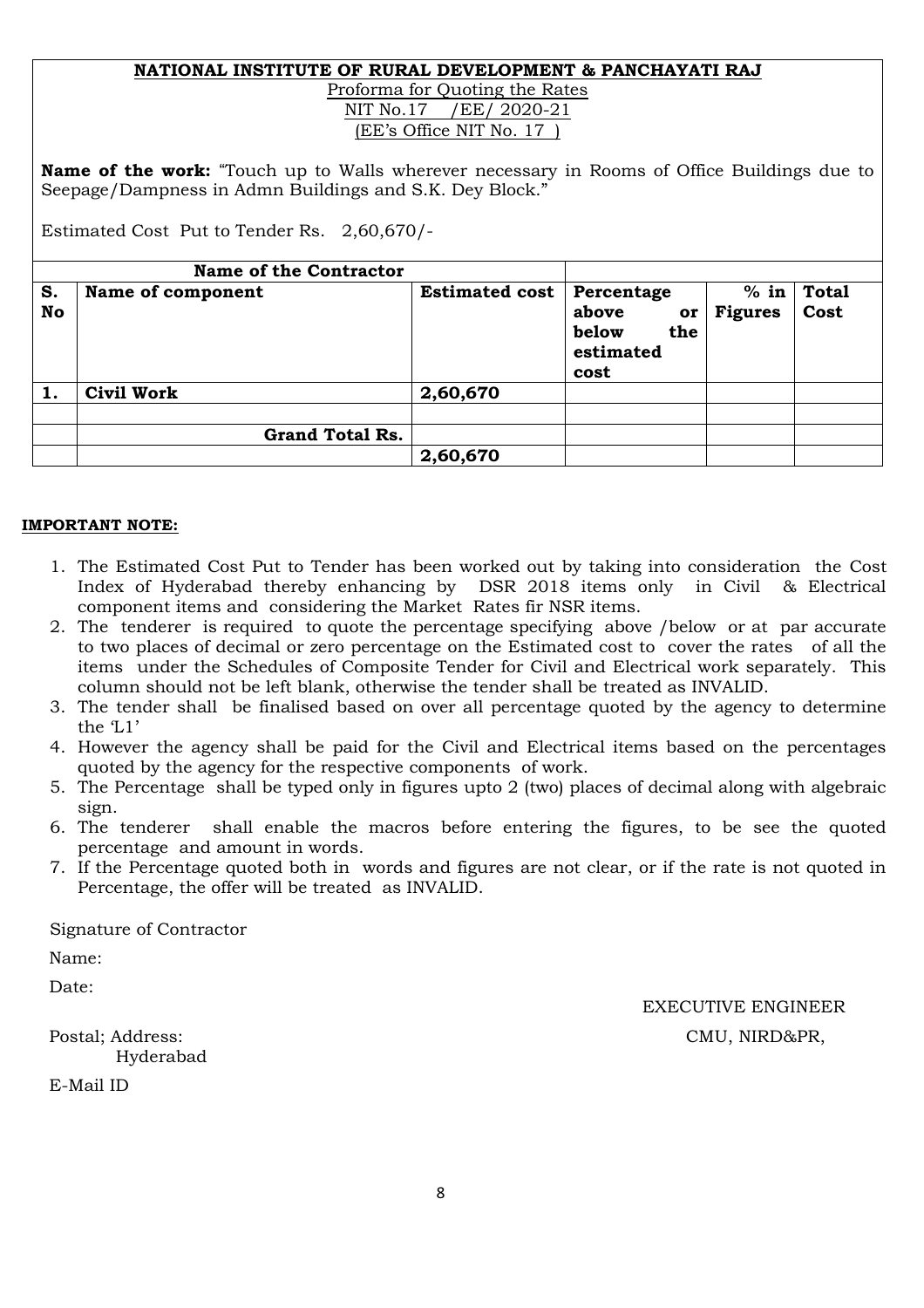### **Touch up to Walls wherever necessary in Rooms of Office Buildings due to Seepage/Dampness in Admn Buildings and S.K. Dey Block.**

#### PART-A

Copies of other drawings and documents pertaining to the works will be open for inspection by the tenderers at the office of the above mentioned officer.

Tenderers are advised to inspect and examine the site and its surroundings and satisfy themselves before submitting their tenders as to the nature of the ground and sub-soil (so far as is practicable), the form and nature of the site, the means of access to the site, the accommodation they may require and in general shall themselves obtain all necessary information as to risks, contingencies and other circumstances which may influence or affect their tender. A tenderer shall be deemed to have full knowledge of the site whether he inspects it or not and no extra charges consequent on any misunderstanding or otherwise shall beallowed. The tenderer shall be responsible for arranging and maintaining at his own cost all materials, tools & plants, water, electricity access, facilities for workers and all other services required for executing the work unless otherwise specifically provided for in the contract documents. Submission of a tender by a tenderer implies that he has read this notice and all other contract documents and has made himself aware of the scope and specifications of the work to be done and of conditions and rates at which stores, tools and plant, etc. will be issued to him by the Government and local conditions and other factors having a bearing on the execution of thework

2) The competent authority on behalf of does not bind himself to accept the lowest or any other tender, and reserves to himself the authority to reject any or all of the tenders received without the assignment of a reason. All tenders, in which any of the prescribed conditions are not fulfilled or any condition including that of conditional rebate is put forth by the tenderer shall be summarilyrejected.

3) Canvassing whether directly or indirectly, in connection with tenders isstrictly prohibited and the tenders submitted by the contractors who resort to canvassing will be liable torejection.

4) The competent authority on behalf of Director General, NIRD reservesto himself the right of accepting the whole or any part of the tender and the tenderer shall be bound to perform the same at the ratequoted.

5) The contractor shall not be permitted to tender for works in the NIRD (responsible for ward and execution of contracts) in which his near relative is posted as Divisional Accountant or as an officer in any capacity between the grades of Superintending Engineer and Junior Engineer (both inclusive).He shall also intimate the names of persons who are working with him in any capacity or are subsequently employed by him and who are near relatives to any Gazetted officer in the National Institute of Rural Development or in the Ministry of Rural Development. Any breach of this condition by the contractor would render him liable to be removed from the approved list of contractors of thisDepartment.

No Engineer of Gazetted rank or other Gazetteer officer employed in Engineering or Administrative duties in an Engineering Department of the is allowed to workas a contractor for a period of two years after his retirement from Government service, without the previous permission of the in writing. This contract is liable to be cancelled ifeither the contractor or any of his employees is found any time to be such a person who had not obtained the permission of the as aforesaid before submission of the tender or engagement in the contractors service.

7) The tender for the works shall remain open for acceptance for a period of sixty days from the date of opening of tenders. If any tenderer withdraws his tender before the said period or issue of letter of acceptance whichever is earlier or makes any modifications in the terms and conditions of the tender which are not acceptable to the department, then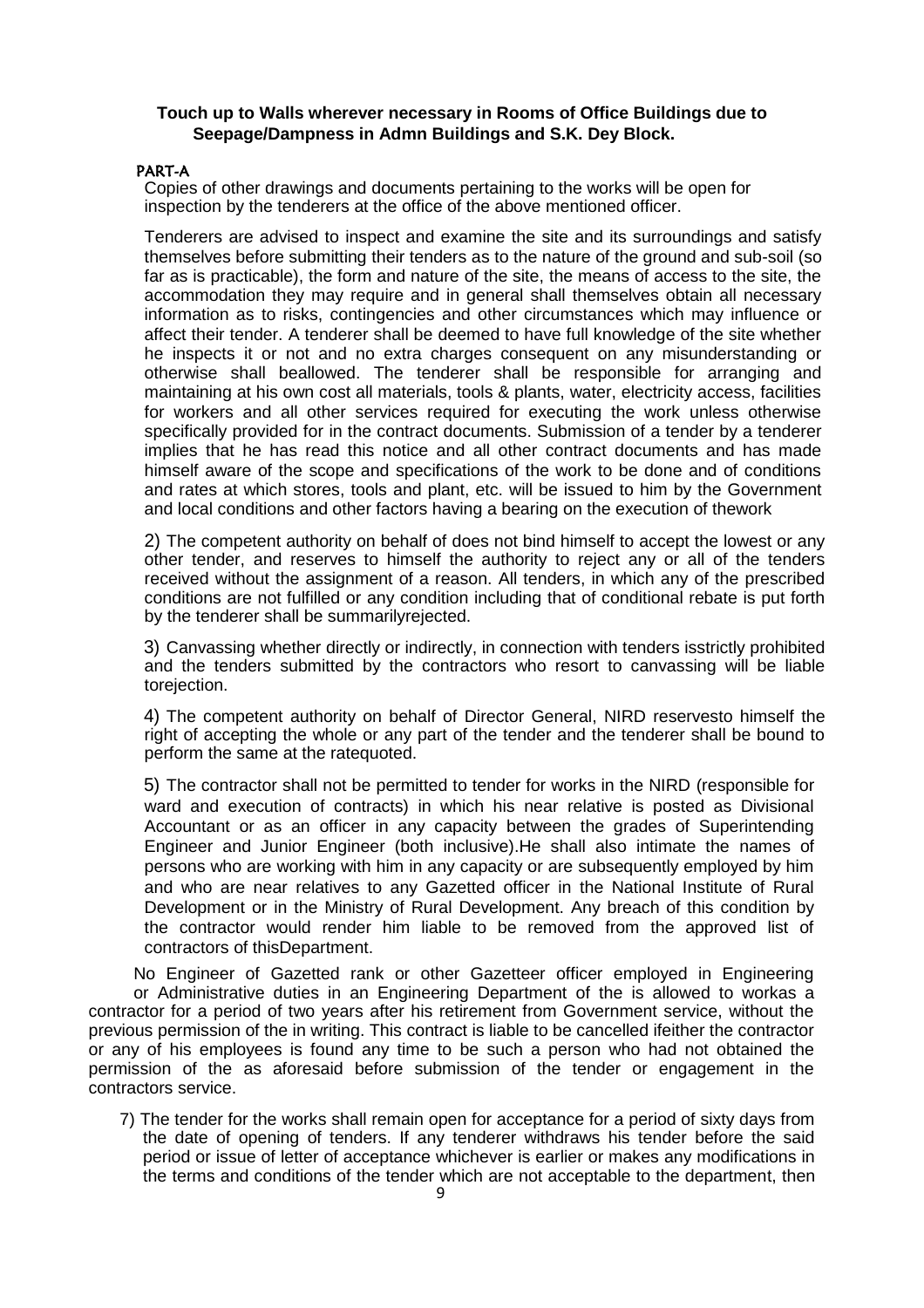the Government shall, without prejudice to any other right or remedy, be at liberty to forfeit 50% of the said earnest money as aforesaid.

This Notice Inviting Tender shall form a part of the contract document. The successful tenderer / contractor, on acceptance of his tender by the Accepting Authority, shall, within 60 days from the stipulated date of start of the work sign the contract consisting of: -

- a) The notice inviting tender, all the documents including additional conditions, specifications and drawings, if any, forming the tender as issued at the time of invitation of tender and acceptance thereoftogether with any correspondence leadingthereto.
- b) Standard C.P.W.D. Form –8
- **9** For composite tenders

**Contractor ExecutiveEngineer**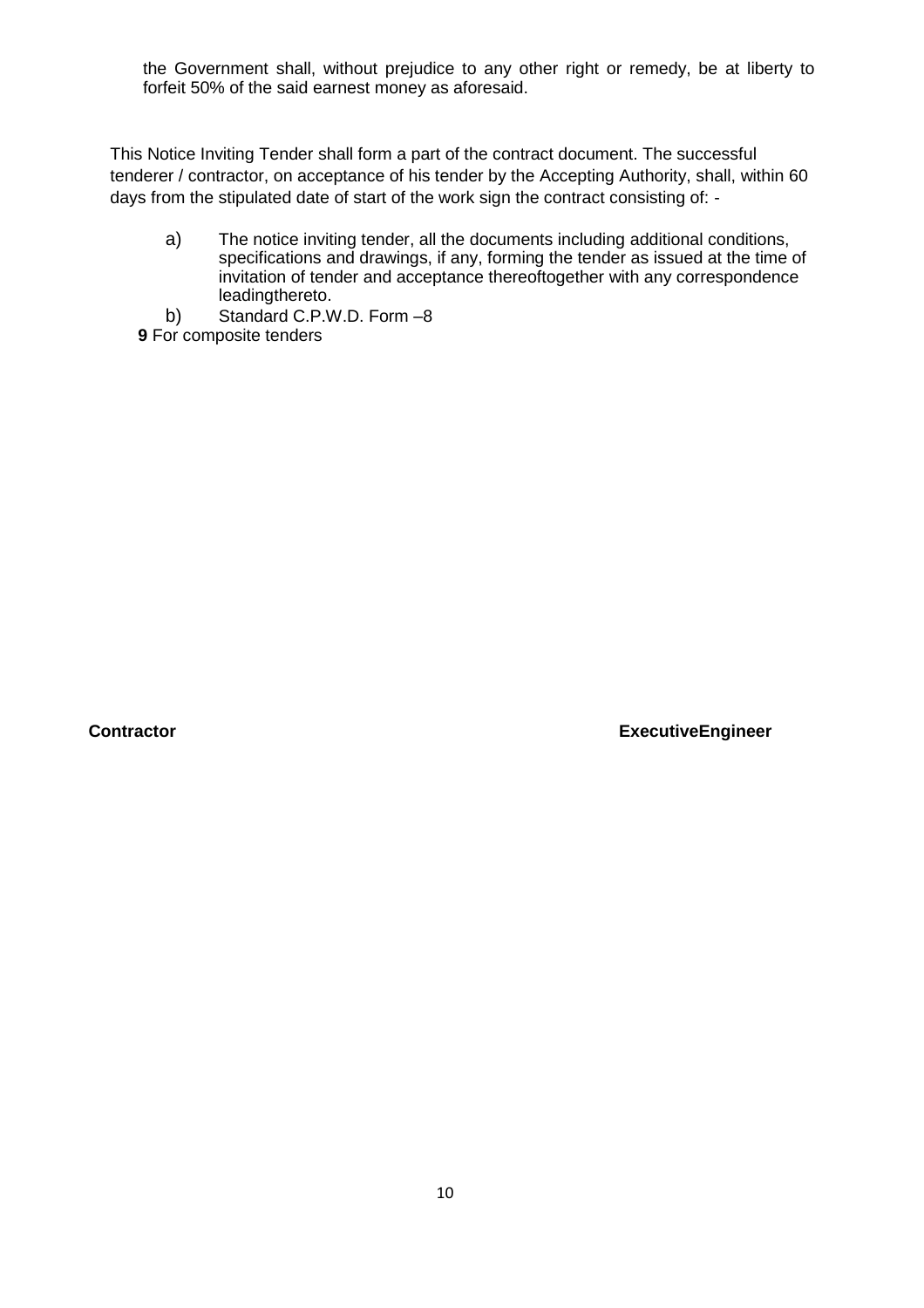#### **1. The tenderer must associate with himself agencies of the appropriate class eligible to tender for the other componentsindividually**.

It will be obligatory on the part of the tenderer to sign the tender document for all the components (The schedule of quantities, conditions and special conditions etc.)

After the work is awarded, the contractor will have to enter into separate agreement for each component with the officer concerned.

The Executive Engineer in charge of the major component will call tenders for the composite work. The cost of tender document and earnest money will be fixed with respect to the combined estimated cost put to tender for the composite tender. Security deposit will be worked out separately for each component corresponding to the estimated cost put to tender for the composite tender. The earnest money will become part of the security deposit of the major component of work.

On acceptance of the composite tender by the competent authority, the letter of award will be issued by the Executive Engineer-in-charge of the major component on behalf of the DG, NIRD, making it clear in the letter of award that the contractor will have to execute separate agreements for different components of work with the concerned officers of the respective discipline (Designation to be given).

**Contractor ExecutiveEngineer**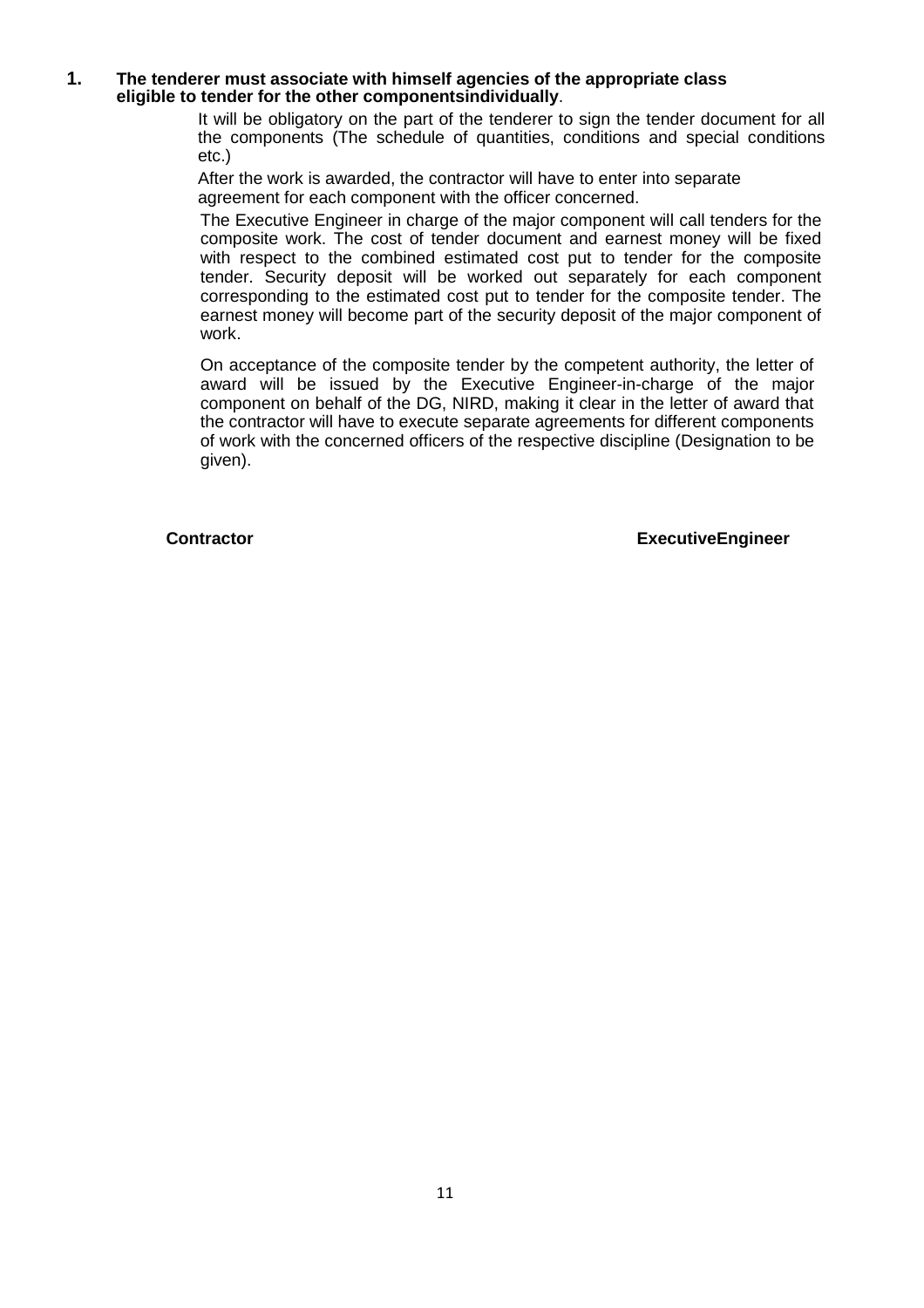#### **General rules and directions:**

1. All work proposed for execution by contract will be notified in a form ofinvitation to tender pasted in public places and signed by the officer inviting tender or by publication in News papers as the case maybe.

This form will state the work to be carried out, as well as the date for submitting and opening tenders and the time allowed for carrying out the work, also the amount of earnest money to be deposited with the tender, and the amount of the security deposit to be deposit to be deposited by the successful tenderer and the percentage, if any, to be deducted from bills. Copies of the specifications, designs and drawings and any other documents required in connection with the work signed for the purpose of identification by the officer, inviting tender shall also be open for inspection by the contractor at the office of officer inviting tender during officehours.

- 2. In the event of the tender being submitted by a firm, it must be signed separately by each partner thereof or in the event of the absence of any partner, it must be signed on his behalf by a person holding a power of attorney authorising him to do so, such power of attorney to be produced with the tender, and it must disclose that the firm is duly registered under the Indian Partnership Act,1952.
- 3. Receipts for payment made on account of work, when executed by a firm, mustalso be signed by all the partners, except where contractors are described in their tender as a firm, in which case the receipts must be signed in the name of the firm by one of the partners, or by some other person having due authority to give effectual receipts for thefirm.
- 4. Any person who submits a tender shall fill up the usual printed form, stating at what rate he is willing to undertake each item of the work. Tenders, which propose any alteration in the work specified in the said form of invitation of tender, or in the time allowed for carrying out the work, or which contain any other condition of any sort including conditional rebates, will be summarily rejected. No single tender shall include more than one work, but contractors who wish to tender for two or more works shall submit separate tender for each. Tender shall have the name andnumber of the works to which they refer, written on theenvelopes.

The rate[s] must be quoted in decimal coinage. Amounts must be quoted in full rupees by ignoring fifty paise and considering more than fifty paise as rupee one.

- 5. The officer inviting tender or his duly authorized assistant, will open tenders in the presence of any intending contractors who may be present at the time, and will enter the amounts of the several tenders in a comparative statement in a suitable form. In the event of a tender being accepted, a receipt for the earnest money forwarded therewith shall thereupon be given to the contractor who shall thereupon for the purpose of identification sign copies of the specifications and other documents mentioned in Rule-1. In the event of a tender being rejected, the earnest money forwarded with such unaccepted tender shall thereupon be returned to the contractor remitting the same, without anyinterest.
- 6. The officer inviting tenders shall have the right of rejecting all or any of the tenders and will not be bound to accept the lowest or any othertender.
- 7. The receipt of an accountant or clerk for any money paid by the contractor will notbe considered as any acknowledgement or payment to the officer inviting tender and the contractors shall be responsible for seeing that he procures a receipt signed by the officer inviting tender or a duly authorisedCashier.
- 8. The memorandum of work tendered for and the schedule of materials to be supplied by the department and their issue-rates, shall be filled and completed in the office of the officerinviting tender before the tender form is issued. If a form is issued toan

intending tenderer without having been so filled in and incomplete, he shall request the officer to have this done before he completes and delivers his tender.

- 9. The tenderers shall sign a declaration under the officials Secret Act, 1923, for maintaining secrecy of the tender documents drawings or other recordsconnected with the work given to them. The unsuccessful tenderers shall return all the drawings given tothem.
- 10. In the case of item Rate Tenders, only rates quoted shall be considered. Any tender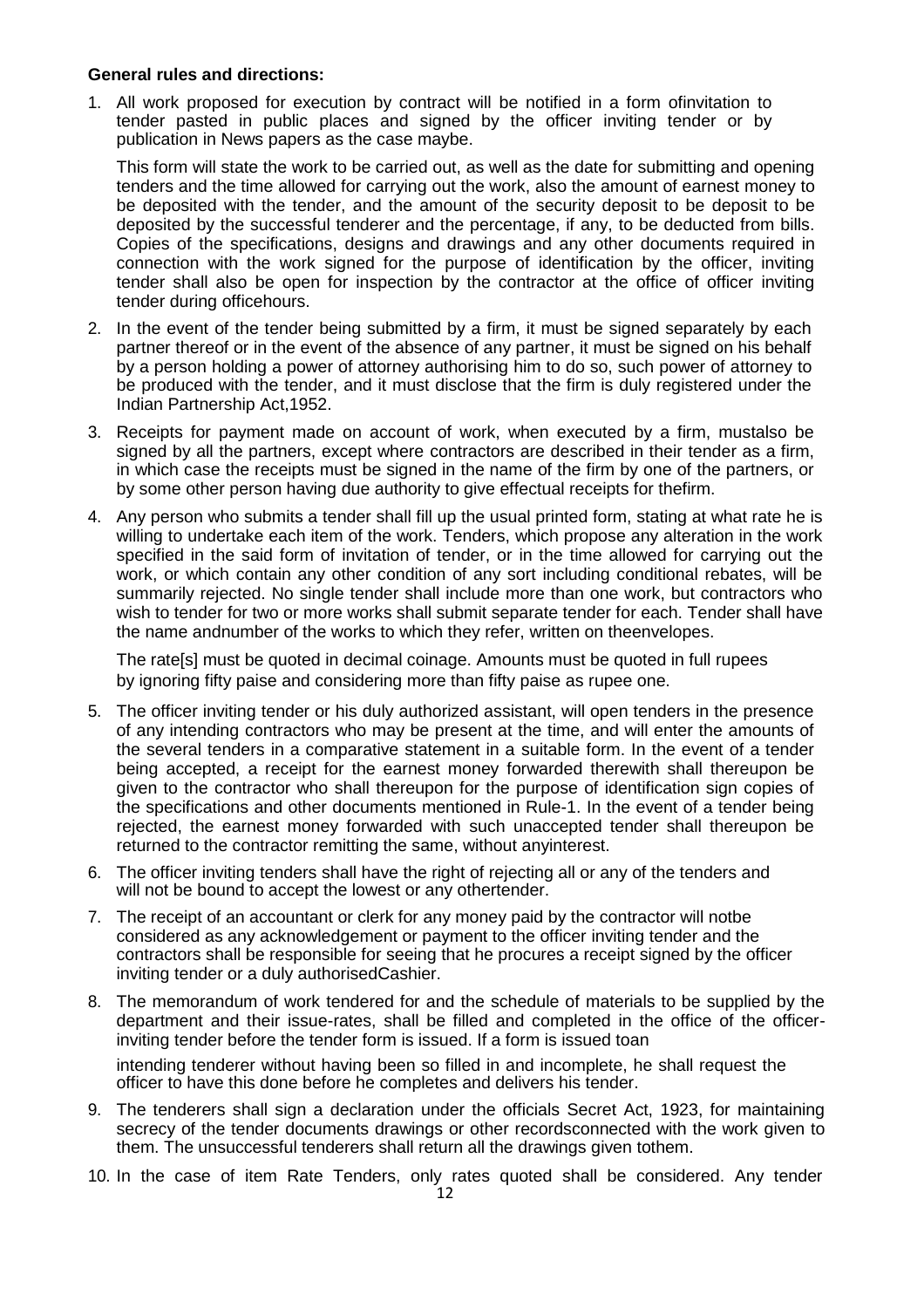containing percentage below/above the rates quoted is liable to be rejected. Rates quoted by the contractor in item rate tender in figures and words shall be accurately filled in so that there is no discrepancy in the rates written in figures and words. However, if a discrepancy is found, the rates which correspond with the amount worked out by the contractor shall unless otherwise proved be taken as correct. If the amount of an item is not worked out by the contractor or it does not correspond with the rates written either in figures or in words then the rates quoted by the contractorin words shall be taken as correct. Where the rates quoted by the contractor in figures and in words tally but the amount is not worked out correctly, the rates quoted by the contractor will unless otherwise proved be taken as correct and not theamount.

- 11. In the case of any tender where unit rate of any item/items appear unrealistic, such tender will be considered as unbalanced and in case the tenderer is unable to provide satisfactory explanation such a tender is liable to be disqualified andrejected.
- 12. All rates shall be quoted on the tender form. The amount for each item should be worked out and requisite totals given. Special care should be taken to write the rates in figures as well as in words and the amount in figures only, in such a way that interpolation is not possible. The total amount should be written both in figures and in words. In case of figures, the word "Rs" should be written before the figure of rupees and word "P" after the decimal figures, e.g. "Rs.2.20P" and in case of words, the word, "Rupees" should precede and the word "Paise" should be written at the end. Unless the rate is in whole rupees and followed by the word "only" it shouldinvariable be up to two decimal places. While quoting the rate in schedule of quantities, the work "only" should be written closely following the amount and it should not be written in the nextline.
- 13. The contractor shall submit an irrevocable performance guarantee of 5% (five percent) of the tendered amount in addition to the other deposits mentioned elsewhere in the contract for proper performance of the agreement (notwithstanding and / or without prejudice to any other provisions in the contract) within 60 days of issue of letter of intent. This guarantee shall be in the form of government securities or fixed deposit receipts or guarantee bonds of any scheduled bank or the state bank of India, in accordance with the form annexedhereto.
- 14. The contractor whose tender is accepted, will be required to furnish by way of Security Deposit for the fulfillment of his contract, an amount equal to 5 % of the tendered value of the work. The Security deposit will be collected by deductionsfrom the running bills of the contractor at 10% of the gross amount of each running bill till the sum along with sum already deposited as earnest money will amount to security deposit equal to 5% of the tendered value of the work [Bank Guarantee, is not to be accepted as Securitydeposit.]
- 15. On acceptance of the tender, the name of the accredited representative[s] of the contractor who would be responsible for taking instructions from the Engineer- in-Charge shall be communicated in writing to theEngineer-in-Charge.
- 16. Sales-tax, purchase tax, turnover tax or any other tax on material in respect of this contract shall be payable by the contractor and Government will not entertainany

claim whatsoever in respect of the same.

- 17. The contractor shall give a list of both gazetted and non-gazetted C.P.W.D.&NIRD employees related tohim.
- 18. The tender for the work shall not be witnessed by a contractor or contractors who himself/themselves has/have tendered or who may and has/have tendered for the same work. Failure to observe this condition would render, tenders of thecontractors tendering, as well as witnessing the tender, liable to summaryrejection.
- 19. The tender for composite work includes in addition to building work all other works such as sanitary and water supply installations drainage installation, electricalwork, horticulture work, roads and paths etc. The tenderer apart from being a registered contractor [B & R] of appropriate class, must associate himself with agencies of appropriate class which are eligible to tender for sanitary and water supply drainage, electrical and horticulture works in the compositetender.
- 20. The contractor shall submit list of works, which are in hand [progress] in the following form:-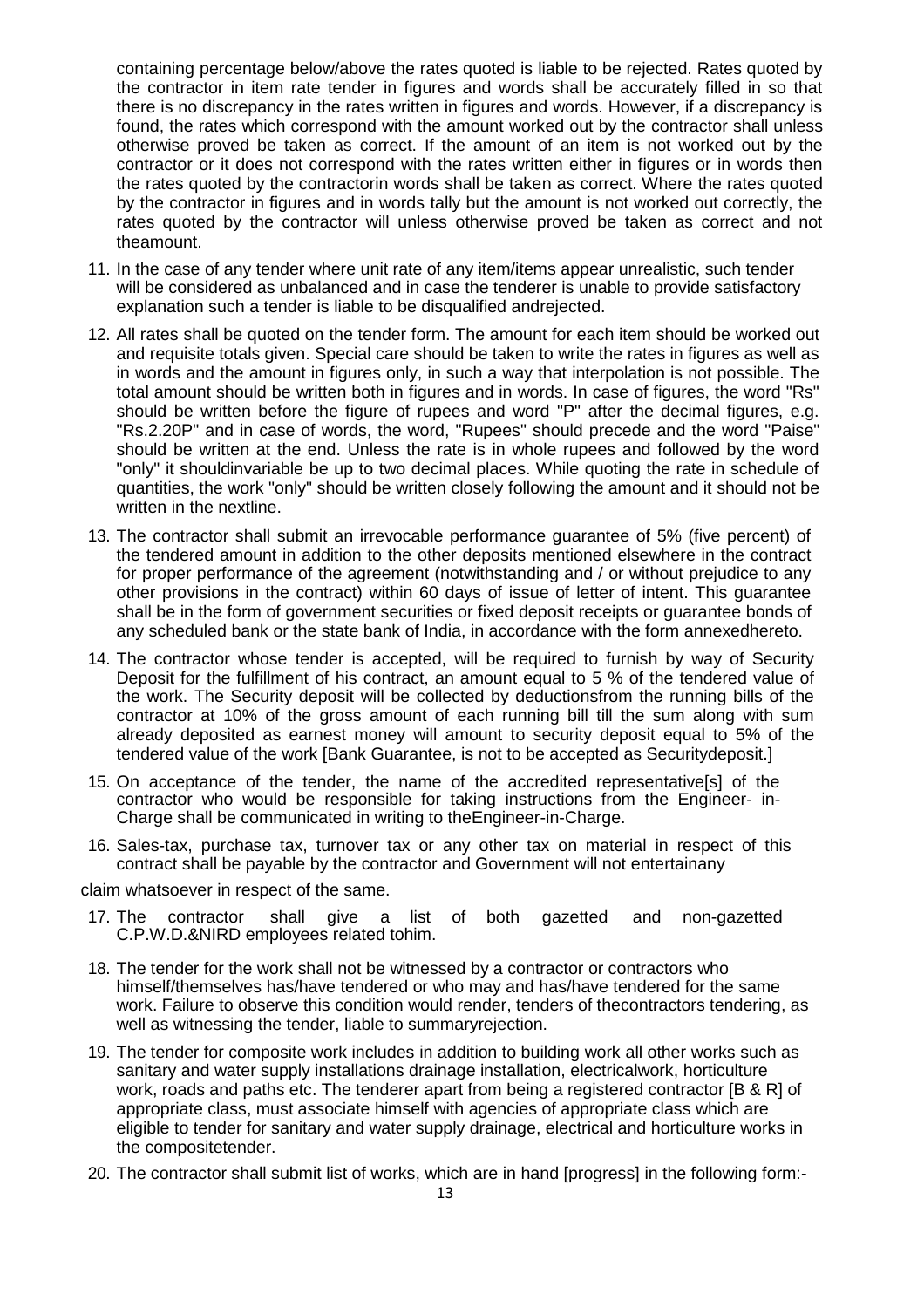| Name of<br>work | Name & particulars of<br>Division where work is<br>being executed | Value of<br>work | Position of works<br>in progress | Remarks |
|-----------------|-------------------------------------------------------------------|------------------|----------------------------------|---------|
|                 | 2                                                                 | 3                | 4                                | 5       |
|                 |                                                                   |                  |                                  |         |

21. The contractor shall comply with the provisions of the Apprentices Act 1961, and the rules and orders issued there under from time to time. If he fails to do so, his failure will be a breach of the contract and the Superintending Engineer/Executive Engineer may in his discretion without prejudice to any other right for remedy available in law cancel the contract. The contractor shall also be liable for any pecuniary liability arising on account of any violation by him of the provisions of the saidAct.

**Contractor ExecutiveEngineer**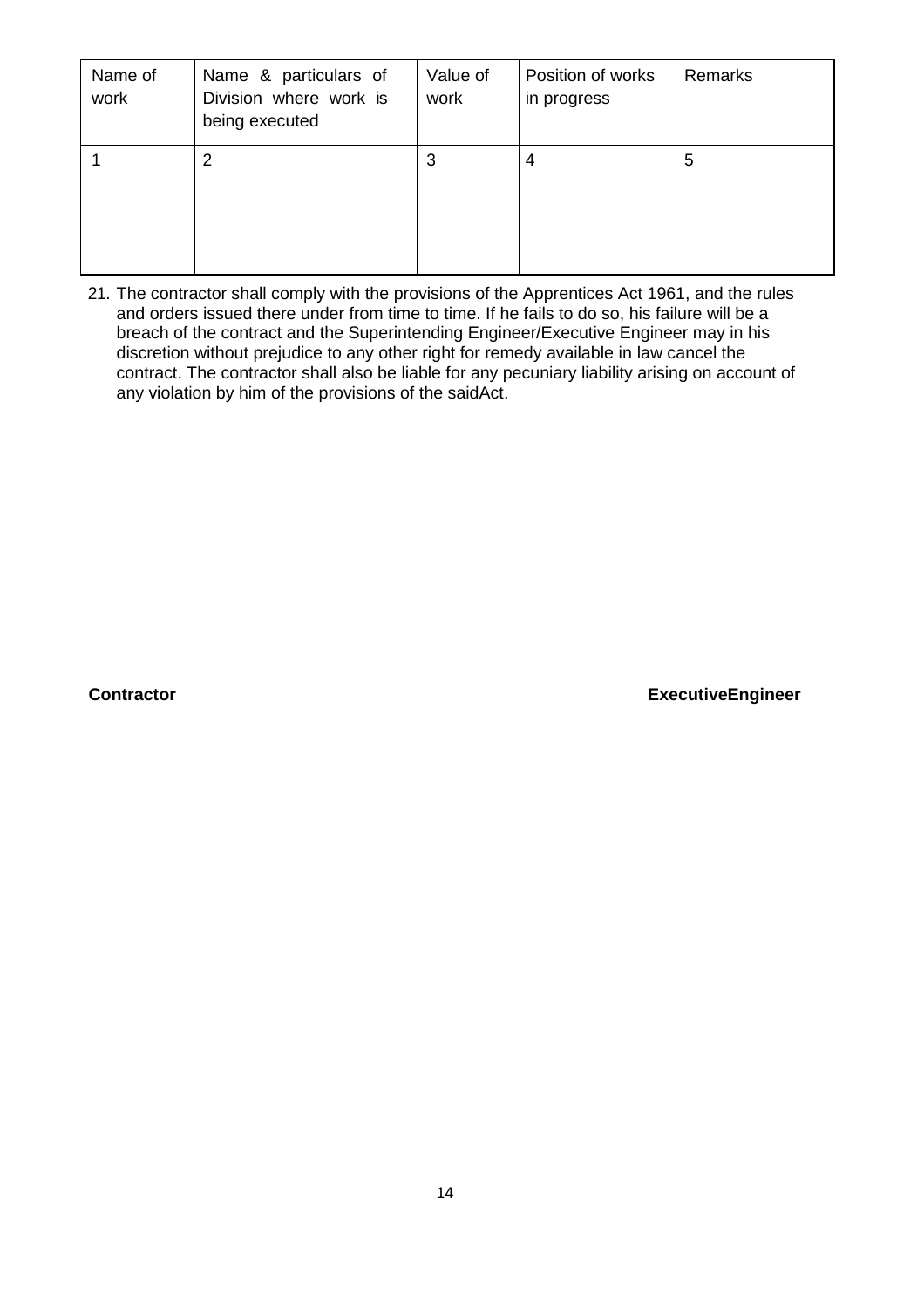# **CPWD – 8.**

|                         | <b>National Institute of Rural Development</b>                                                                                                          |           |                                                                                                  |
|-------------------------|---------------------------------------------------------------------------------------------------------------------------------------------------------|-----------|--------------------------------------------------------------------------------------------------|
| State:                  | Telangana                                                                                                                                               | Division: | CMU, NIRDPR                                                                                      |
|                         | Item Rate Tender & Contract for the work                                                                                                                |           |                                                                                                  |
| Tender for the work of: | Office<br><b>Buildings and S.K. Dey Block.</b>                                                                                                          |           | Touch up to Walls wherever necessary in Rooms of<br>Buildings due to Seepage/Dampness<br>in Admn |
| <b>PART-A</b>           |                                                                                                                                                         |           |                                                                                                  |
|                         | To be submitted by 3.00 PM. on 25-06-21to The Executive Engineer, Maintenance Unit<br>NIRD, Hyderabad.                                                  |           |                                                                                                  |
| i)                      | To be opened in presence of tenderers who may be present at 3:30 PM on<br>date 26-6-21 in the office of the Executive Engineer, CMU,<br>NIRD, Hyderabad |           |                                                                                                  |
| Issuedto                |                                                                                                                                                         |           |                                                                                                  |

(Contractor)

**Signature of the issuing authority**

**Executive Engineer** 

**CMU,NIRDPR**

**Hyderabad.**

Date of issue:

**Contractor ExecutiveEngineer**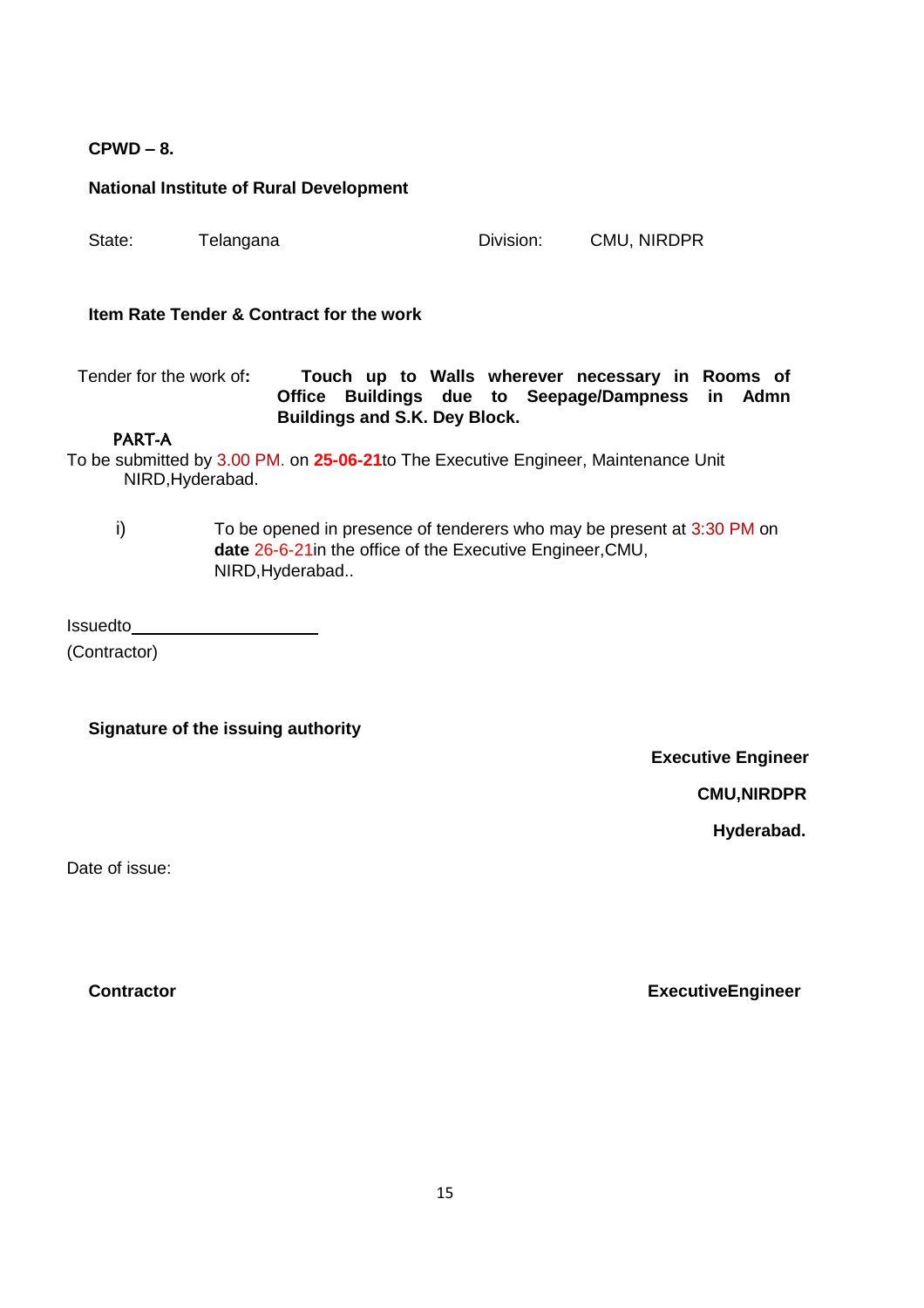#### **T E N D E R**

I/We have read and examined the notice inviting tender, schedule, A, B, C, D, and E & F. Specifications applicable, Drawings & Designs, General Rules and Directions, Conditions of Contract, clauses of contract, Special conditions, Schedule of Rate & other documents and Rules referred to in the conditions of contract and all other contents in the tender document for the work.

I/We hereby tender for the execution of the work specified for the Director General ,NIRD within the time specified in Schedule "F", viz., schedule of quantities and in accordance in all respects with the specifications, designs, drawings and instructions in writing referred to in Rule-1 of General Rules and Directions and in Clause 11 of the Conditions of contract and with such materials as are provided for, by, and in respects in accordance with, such conditions so far as applicable.

We agree to keep the tender open for Sixty (60) days from the due date of submission thereof and not to make any modifications in its terms and conditions.

A sum of **Rs.5,300/-**demand draft of a scheduled bank as earnest money. If I / we fail to furnish the prescribed performance guarantee with in prescribed period, I/we agree that the said Director General ,NIRD or his successors in office shall without prejudice to any other right or remedy, be at liberty to forfeit the said earnest money absolutely. Further if I/ we fail commence work as specified, I/we agree that the Director General, NIRD or his successor in office shall without prejudice to any other right or remedy available in law, be at liberty to forfeit the said earnest money and the performance guarantee absolutely, otherwise the said earnest money shall be retained by him towards security deposit to execute all the works referred to in the tender documents upon the terms and conditions contained or referred to therein and to carry out such deviations as may be ordered, up to maximum of the percentage mentioned in Schedule "F" and those in excess of that limit at the rates to be determined in accordance with the provision contained in Clause 12.2 and

12.3 of the tenderform.

I/We hereby declare that I/we shall treat the tender documents drawings and other records connected with the work as secret/confidential documents and shall not communicate information/derived there from to any person other than a person to whom I/we am/are authorized to communicate the same or use the information in any manner prejudicial to the safety of the state.

Postal Address Witness:

Address: Occupation:

**Contractor ExecutiveEngineer**

Dated: Contractor Contractor Contractor Contractor Contractor Contractor Contractor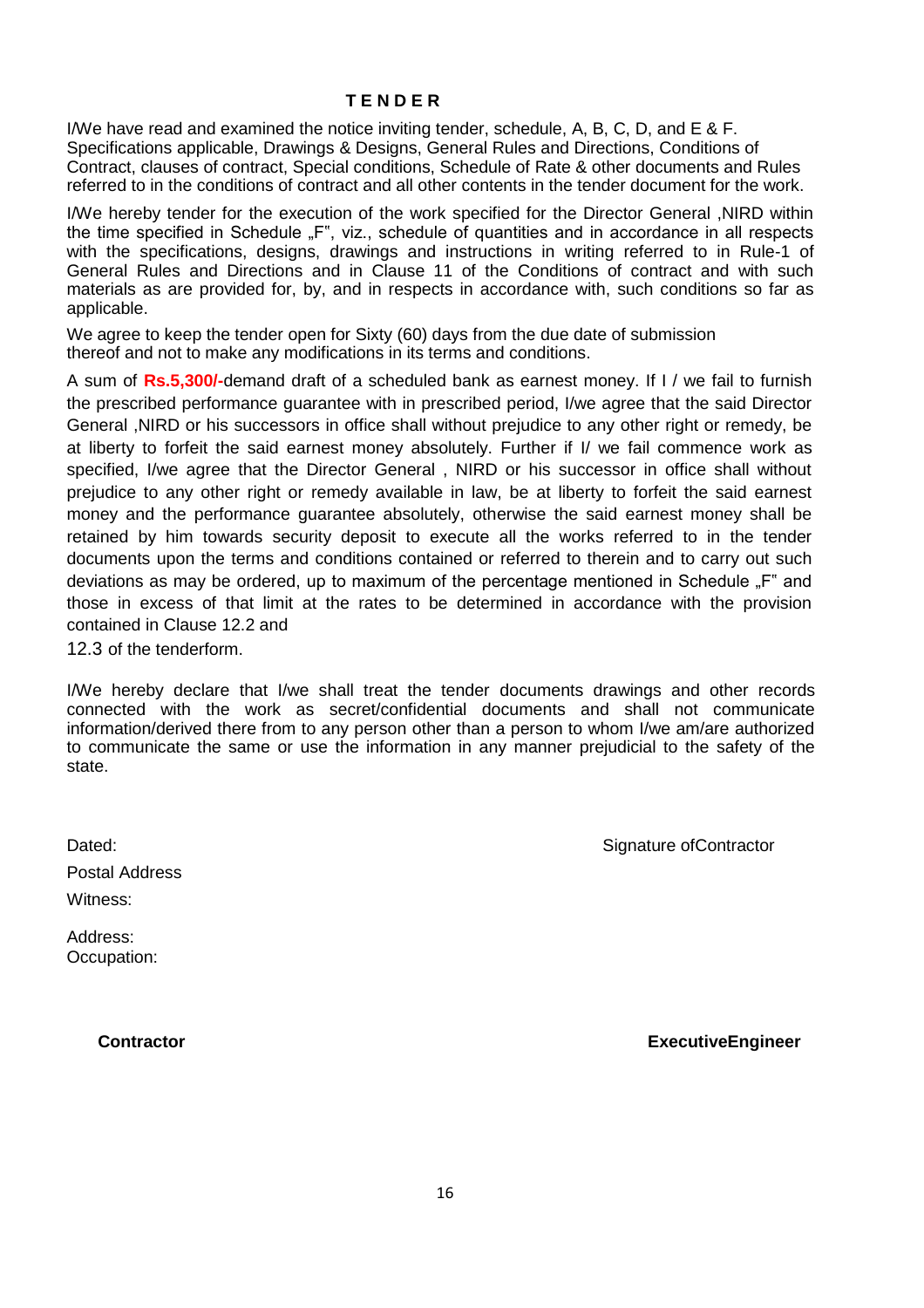# **ACCEPTANCE**

The above tender (as modified by you as provided in the letters mentioned hereunder) is accepted by me for and on behalf of the Director General, NIRD for a sum of Rs. (Rupees )

The letters referred to below shall form part of this contract Agreement:-

i)

ii)

**For & on behalf of DG, NIRDPR.**

Signature…………………...

Designation…………………

Dated …………………

Reference to General Conditions of contract.

Name of work:**Touch up to Walls wherever necessary in Rooms of Office Buildings due to Seepage/Dampness in Admn Buildings and S.K. Dey Block.**

# PART-A

| <b>Estimated cost put to tender</b>  | Rs. 2,60,670/-                |
|--------------------------------------|-------------------------------|
| Earnest money:                       | <b>Rs.5,300/-</b>             |
| Performance guarantee:-              | 5% of Tendered value          |
| Security                             |                               |
| Deposit:                             | 5% of Tendered value.         |
| <b>General Rules and Directions:</b> |                               |
| Officer inviting tender:             | E.E., CMU, NIRDPR, Hyderabad. |
| <b>Definitions:</b>                  |                               |
|                                      | <b>Schedules</b>              |
| <b>Schedule 'A'</b>                  |                               |
| Schedule of quantities (Enclosed)    |                               |

**Schedule "B"**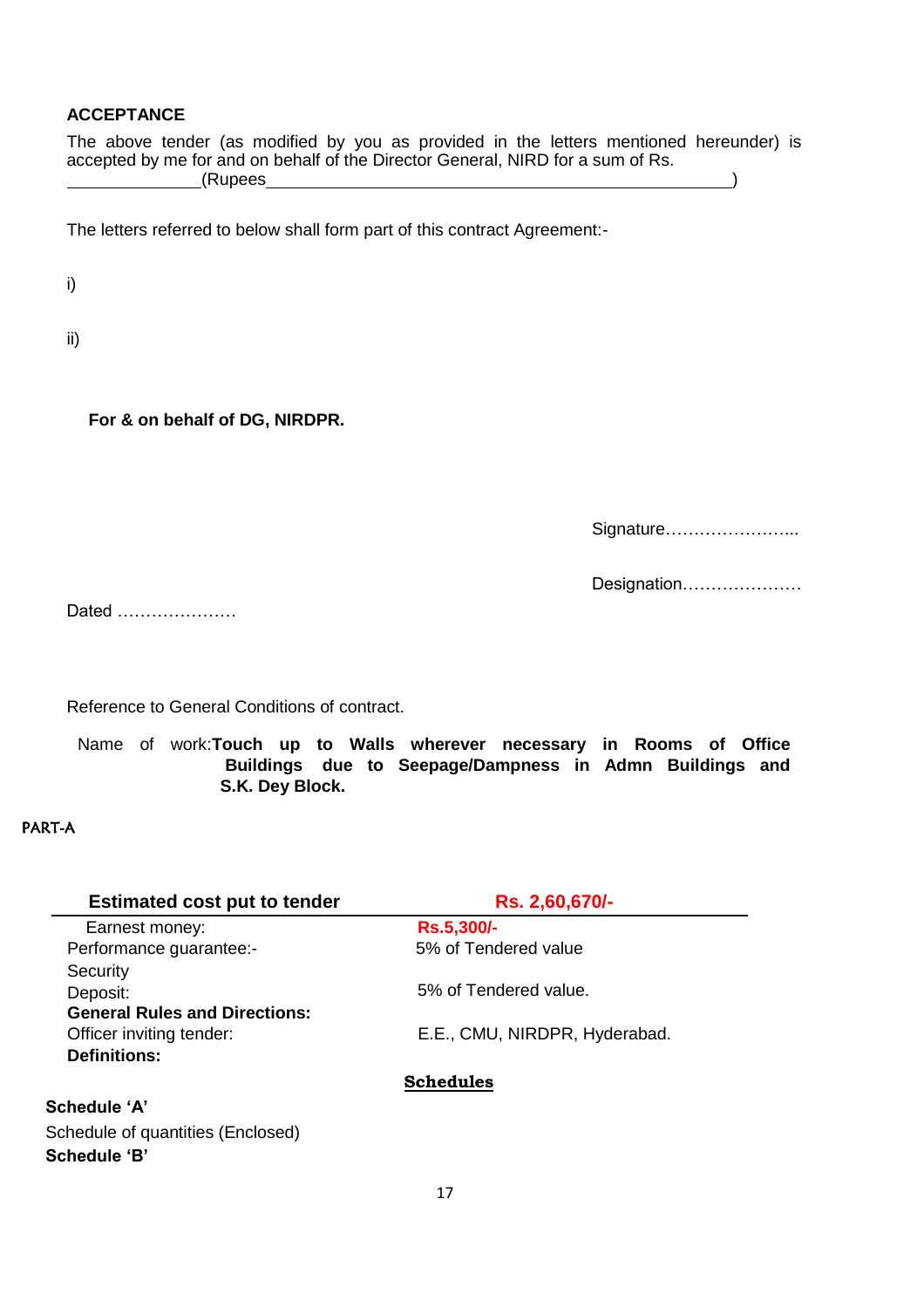|                     | SI.<br>no            | Schedule of materials to be issued to the contractor:<br>Description Of Item    |                                                               | Quantity             | Rates in figures words at<br>Which the material will be<br>Charged to the contractor |                                                              | Place Of<br><b>Issue</b> |
|---------------------|----------------------|---------------------------------------------------------------------------------|---------------------------------------------------------------|----------------------|--------------------------------------------------------------------------------------|--------------------------------------------------------------|--------------------------|
|                     |                      | N I L. All materials Shall be arranged by the contractor in accordance with the |                                                               | special conditions.  |                                                                                      |                                                              |                          |
| <b>Schedule 'C'</b> |                      |                                                                                 |                                                               |                      |                                                                                      | <b>Executive Engineer</b><br><b>CMU, NIRDPR</b><br>Hyderabad |                          |
|                     |                      | Tools and plants to be hired to the contractor                                  |                                                               |                      |                                                                                      |                                                              |                          |
| SI.no.              |                      |                                                                                 | Description                                                   |                      | Hire charges<br>per day                                                              | Place of Issue                                               |                          |
|                     |                      |                                                                                 |                                                               | NIL.                 |                                                                                      |                                                              |                          |
| Schedule 'D'        |                      |                                                                                 |                                                               |                      |                                                                                      |                                                              |                          |
|                     |                      | Extra schedule for specific requirements/documents for the work, ifany:         |                                                               |                      |                                                                                      | <b>NIL</b>                                                   |                          |
| <b>Schedule'E'</b>  |                      |                                                                                 |                                                               |                      |                                                                                      |                                                              |                          |
| CLAUSE 10CC:        |                      |                                                                                 | Not Applicable.                                               |                      |                                                                                      |                                                              |                          |
| Schedule'F'         |                      | Reference to General Conditions of contract.                                    |                                                               |                      |                                                                                      |                                                              |                          |
| <b>PART-A</b>       |                      | Name of work Touch up to Walls wherever necessary in Rooms of Office Buildings  | due to Seepage/Dampness in Admn Buildings and S.K. Dey Block. |                      |                                                                                      |                                                              |                          |
| <b>ECPT</b>         | - 1                  | Rs. 2,60,670                                                                    |                                                               |                      |                                                                                      |                                                              |                          |
|                     | <b>Earnestmoney:</b> | Rs. 5,300/-                                                                     |                                                               |                      |                                                                                      |                                                              |                          |
|                     |                      | PerformanceGuarantee:                                                           |                                                               | 5% of tendered value |                                                                                      |                                                              |                          |
| SecurityDeposit:    |                      |                                                                                 |                                                               | 5% of tenderedvalue. |                                                                                      |                                                              |                          |
|                     |                      | <b>General Rules and Directions:</b>                                            |                                                               |                      |                                                                                      |                                                              |                          |
|                     |                      | Officer inviting tender:                                                        |                                                               |                      |                                                                                      | E.E., CMU, NIRD&PR, Hyderabad.                               |                          |
| <b>Definitions:</b> |                      |                                                                                 |                                                               |                      |                                                                                      |                                                              |                          |
| 2(v)                |                      | Engineer-in-Charge                                                              |                                                               |                      |                                                                                      | Executive Engineer CMU,<br>NIRD&PR., Hyderabad.              |                          |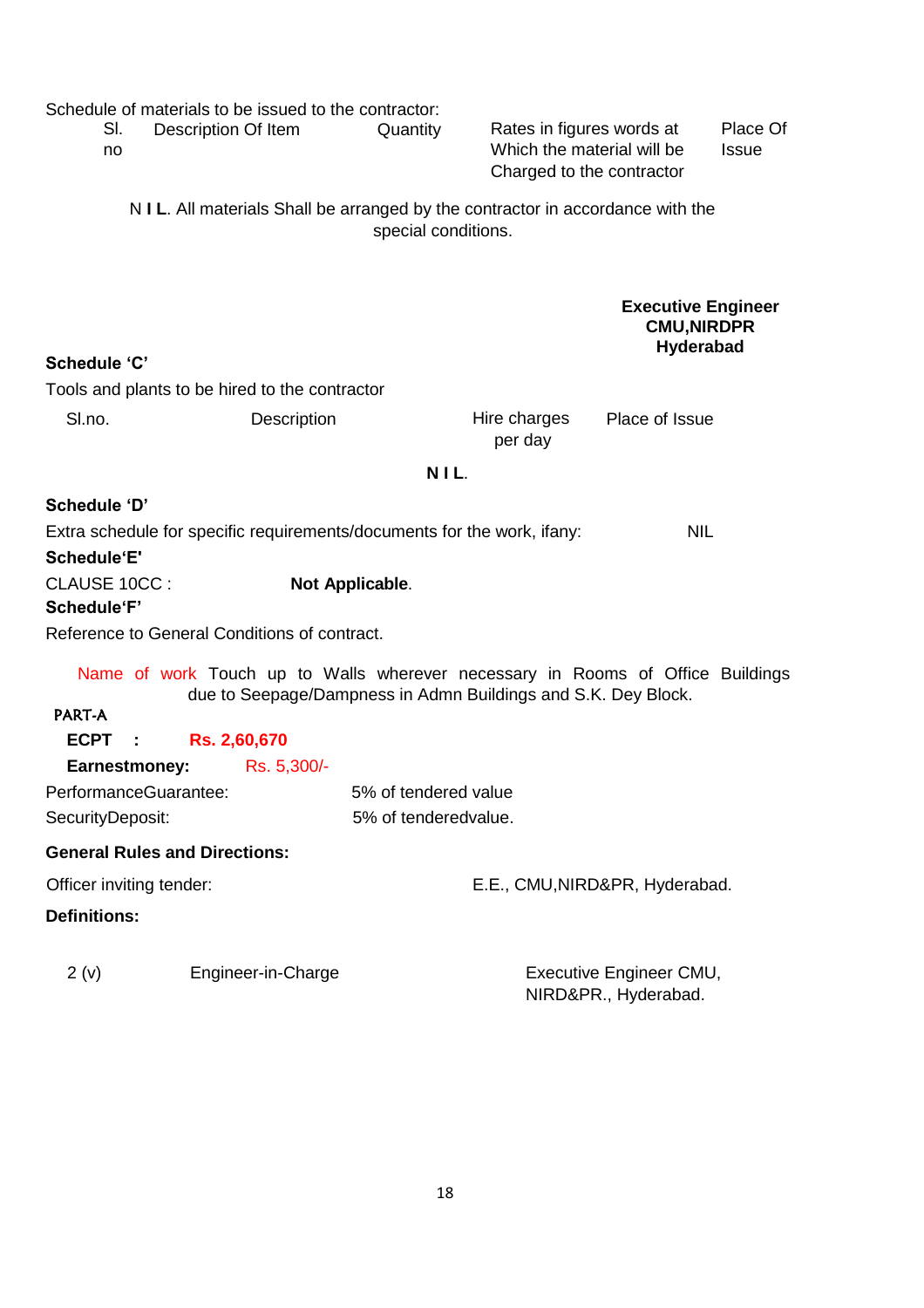| $2$ (viii)        | <b>Accepting Authority</b>                                                                                            | <b>Executive Engineer</b><br>CMU., NIRDPR, Hyderabad             |  |  |
|-------------------|-----------------------------------------------------------------------------------------------------------------------|------------------------------------------------------------------|--|--|
| 2(x)              | Percentage on cost of materials and<br>labour to cover all overheads and                                              | 15%                                                              |  |  |
|                   | profits.                                                                                                              | Corrections                                                      |  |  |
|                   |                                                                                                                       | Interpolations                                                   |  |  |
|                   |                                                                                                                       | <b>Overwriting</b>                                               |  |  |
|                   |                                                                                                                       | E.E                                                              |  |  |
|                   |                                                                                                                       |                                                                  |  |  |
| 2(xi)             | <b>Standard Schedule of Rates:</b>                                                                                    |                                                                  |  |  |
|                   |                                                                                                                       | Delhi Schedule of Rates 2014 with up to<br>date Correction slips |  |  |
| 2(xii)            | Department:                                                                                                           | <b>NIRDPR</b>                                                    |  |  |
| 9 (ii)            | Standard CPWD contract Form:                                                                                          | CPWD form 8 (2005) as notified &<br>corrected up to Date         |  |  |
| Clause 1          | i) Time allowed for submission of<br>performance guarantee from the date<br>of issue of letter of acceptance, in days | 7 days                                                           |  |  |
|                   | Maximum allowable<br>ii)<br>extension<br>beyond the period in i) above, in days                                       | 7 Days                                                           |  |  |
| Clause 2          | (i) Authority for fixing Compensation                                                                                 | Technical Committee,                                             |  |  |
|                   | under clause 2                                                                                                        | NIRDPR. Hyderabad.                                               |  |  |
| Clause<br>2<br>A  | Whether the clause 2 A shall be<br>applicable                                                                         | No                                                               |  |  |
| Clause 5          | No of days from the date of issue of<br>tender acceptance for reckoning the<br>date of start.                         | 10 days                                                          |  |  |
| (ii)Mile stone(s) | As per the table givenbelow.                                                                                          |                                                                  |  |  |
|                   | Table of Mile stone(s)                                                                                                |                                                                  |  |  |

| -SI. | Financial       | Time allowed  | Amount to be with-held in case of non |
|------|-----------------|---------------|---------------------------------------|
| no.  | <b>Progress</b> | (from date of | achievement of mile stone             |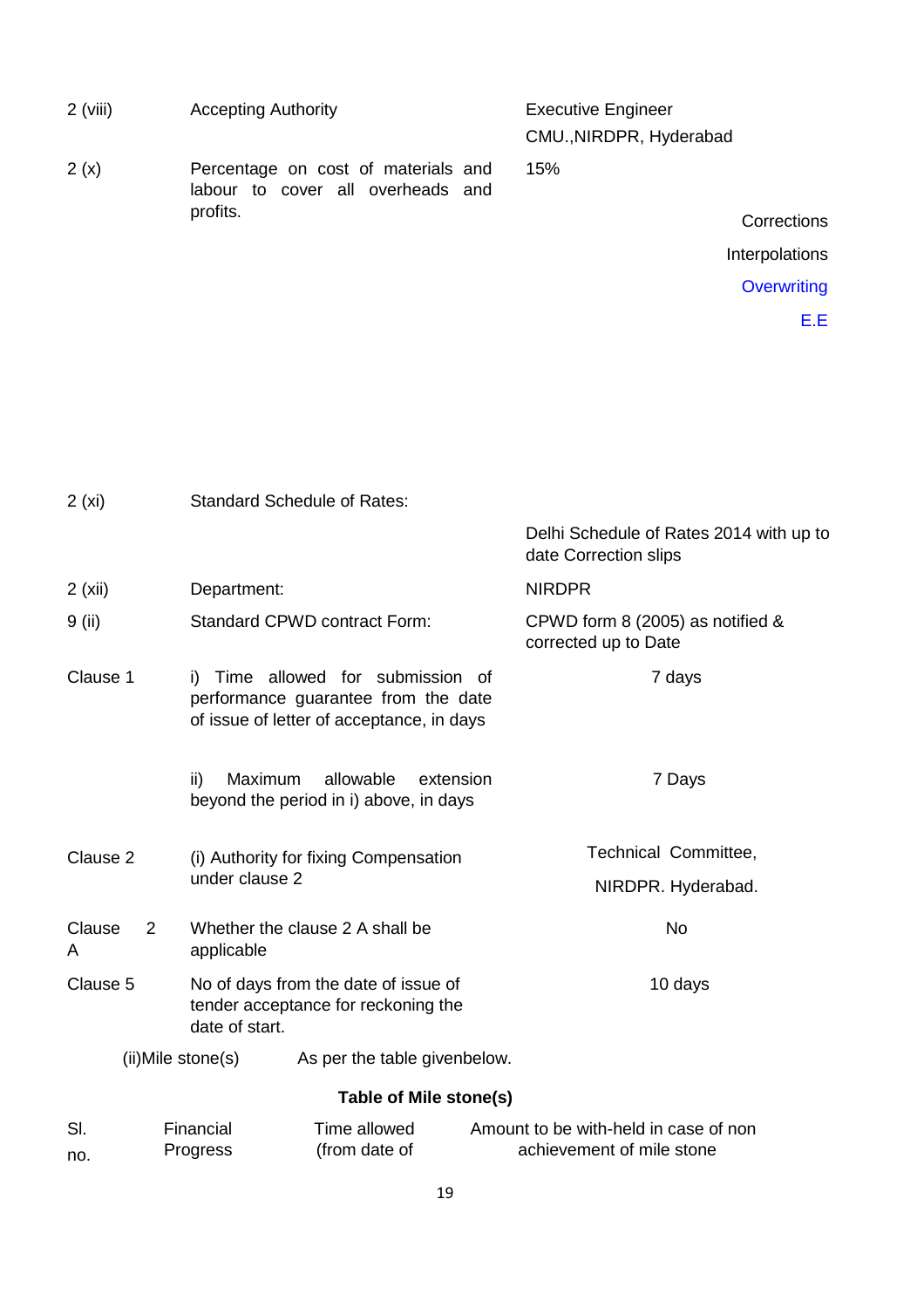|   |                                         | start)                                  |                                                                                                                                                                                           |
|---|-----------------------------------------|-----------------------------------------|-------------------------------------------------------------------------------------------------------------------------------------------------------------------------------------------|
| 1 | $1/8$ th (of the<br>whole work)         | $\frac{1}{4}$ th (of the<br>whole work) | In the event of not-achieving<br>the<br>necessary progress as assessed from<br>the running payment, 1% of the tendered<br>value of work will be withheld for failure<br>of eachmilestone. |
| 2 | $3/8$ th (of the<br>whole work)         | $\frac{1}{2}$ th (of the<br>whole work) |                                                                                                                                                                                           |
| 3 | $\frac{3}{4}$ th (of the<br>whole work) | $\frac{3}{4}$ th (of the<br>whole work) |                                                                                                                                                                                           |
| 4 | Full                                    | Full                                    |                                                                                                                                                                                           |

Time allowed for execution of work: **90 days**

Authority to give fair and reasonable Extensions of time for completion ofwork

Clause 7 Gross work to be done together with net payment / adjustment of advances for material collected, if any, since the last such payment for being eligible to interim payment Conservation of the sense of the corrections corrections corrections

Executive Engineer, CMU., NIRD&PR.,

Hyderabad

Interpolations

**Overwriting** 

E.E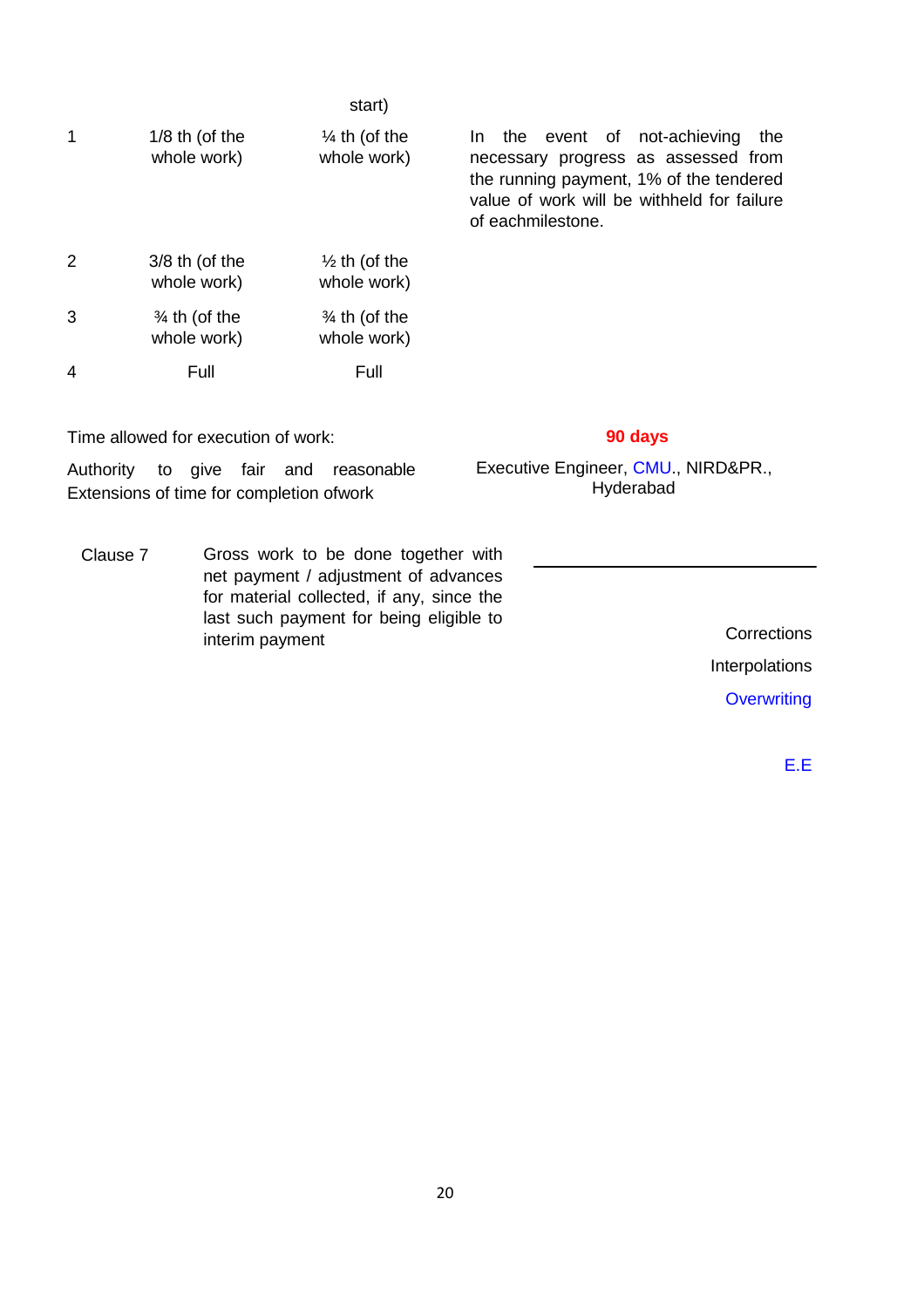| Clause 11      | Specifications to be followed for<br>execution of work                                                                                                   | C.P.W.D. Specifications 1996, Vol-I<br>to VI with up to date correction slips,<br>Revised specification. 2002 for RCC<br>and cement mortar and relevant |  |  |
|----------------|----------------------------------------------------------------------------------------------------------------------------------------------------------|---------------------------------------------------------------------------------------------------------------------------------------------------------|--|--|
|                |                                                                                                                                                          | I.S.Codes<br>enclosed<br>and<br>Specifications.                                                                                                         |  |  |
| Clause 12      | Maximum percentage for quantity of<br>items of work to be executed beyond<br>which rates are to be determined in<br>accordance with Clauses 12.2 & 12.3. | See below.                                                                                                                                              |  |  |
| 12.2 &<br>12.3 | Deviation Limit beyond which Clauses<br>12.2 & 12.3 shall apply for building<br>works                                                                    | 30%                                                                                                                                                     |  |  |
| 12.5           | Deviation Limit beyond which Clauses<br>12.2 & 12.3 shall apply for foundation<br>work                                                                   | 100%                                                                                                                                                    |  |  |
| Clause 16      | <b>Competent Authority for deciding</b>                                                                                                                  | <b>EXECUTIVE ENGINEER</b>                                                                                                                               |  |  |
|                | Reduced rates.                                                                                                                                           | CMU, NIRD&PR.                                                                                                                                           |  |  |
| Clause 36      | (i) Minimum Qualifications & experience<br>required for Principal Technical<br>representative.                                                           | Diploma in Civil Engineering.                                                                                                                           |  |  |
|                | Discipline to which<br>the Principal<br>ii)<br>Technical<br>Representative<br>should<br>belong                                                           | <b>Bachelor of CivilEngineering</b>                                                                                                                     |  |  |
|                | iii)<br>Minimum<br>of<br>experience<br>works.                                                                                                            | 02 years                                                                                                                                                |  |  |
|                | Recovery to be effected from the<br>iv)<br>Contractor<br>the event<br>in<br>of<br>notfulfilling<br>provision<br>of<br>clause36(i)                        | Rs. 18,000/- p.m.                                                                                                                                       |  |  |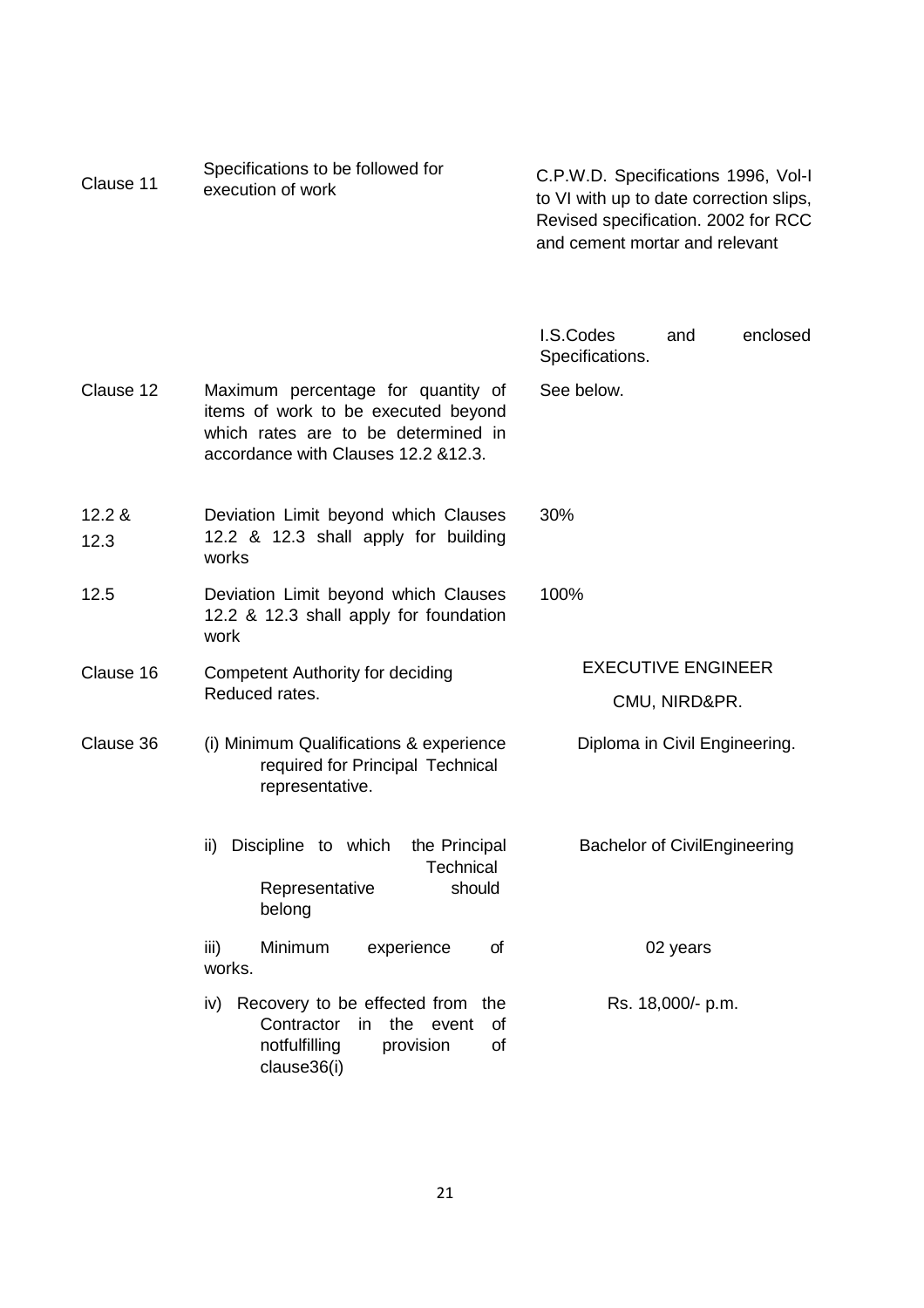| Clause 42 | i)                       | Schedule/statementfor<br>determining<br>theoretical<br>quantity of cement & bitumen<br>on the basis of Delhi Schedule<br>0f<br>Rates<br>2002<br>printed<br>byC.P.W.D. |                                                               |
|-----------|--------------------------|-----------------------------------------------------------------------------------------------------------------------------------------------------------------------|---------------------------------------------------------------|
|           | ii)                      | Variations<br>permissible<br><b>on</b><br>theoretical quantities.                                                                                                     | -------                                                       |
|           | a)                       | Cement:                                                                                                                                                               |                                                               |
|           |                          | For works with estimated cost<br>put to tender not more than                                                                                                          | 3% (Plus / minus)                                             |
|           | Rs.5 Lakhs<br>Rs.5 Lakhs | For works with estimated cost put to tender more than                                                                                                                 | 2% (Plus / minus)                                             |
|           |                          |                                                                                                                                                                       | Corrections Interpolations Over<br>writing<br>E.E             |
|           | b)<br>c)                 | Bitumen for all works<br>Steel Reinforcement and structural steel<br>Sections for each diameter, section and<br>Category.                                             | 2.5% plus only and nil on minus<br>side.<br>2% (Plus / minus) |
|           | d)                       | All other materials                                                                                                                                                   | Nil                                                           |

# **Recovery rate for quantities beyond permissible variation:**

| SI.No | Description of item                      | Rates in figures and words at which recovery shall be made from the<br>contractor. |                                                                                                                        |
|-------|------------------------------------------|------------------------------------------------------------------------------------|------------------------------------------------------------------------------------------------------------------------|
|       |                                          | Excess beyond permissible<br>variation.                                            | Less use beyond the permissible<br>variation                                                                           |
| 1     | Cement (43 grade OPC ISI<br>marked)      |                                                                                    | Rs. 4,500/- per tonne (Rupees four<br>thousand five hundred only)                                                      |
| 2     | reinforcement (TMT bars) ------<br>Steel |                                                                                    | Rs 38,500/- per tonne (Rupees thirty<br>eight<br>thousand five hundred only<br>Corrections Interpolations Over writing |
|       |                                          |                                                                                    | E.E                                                                                                                    |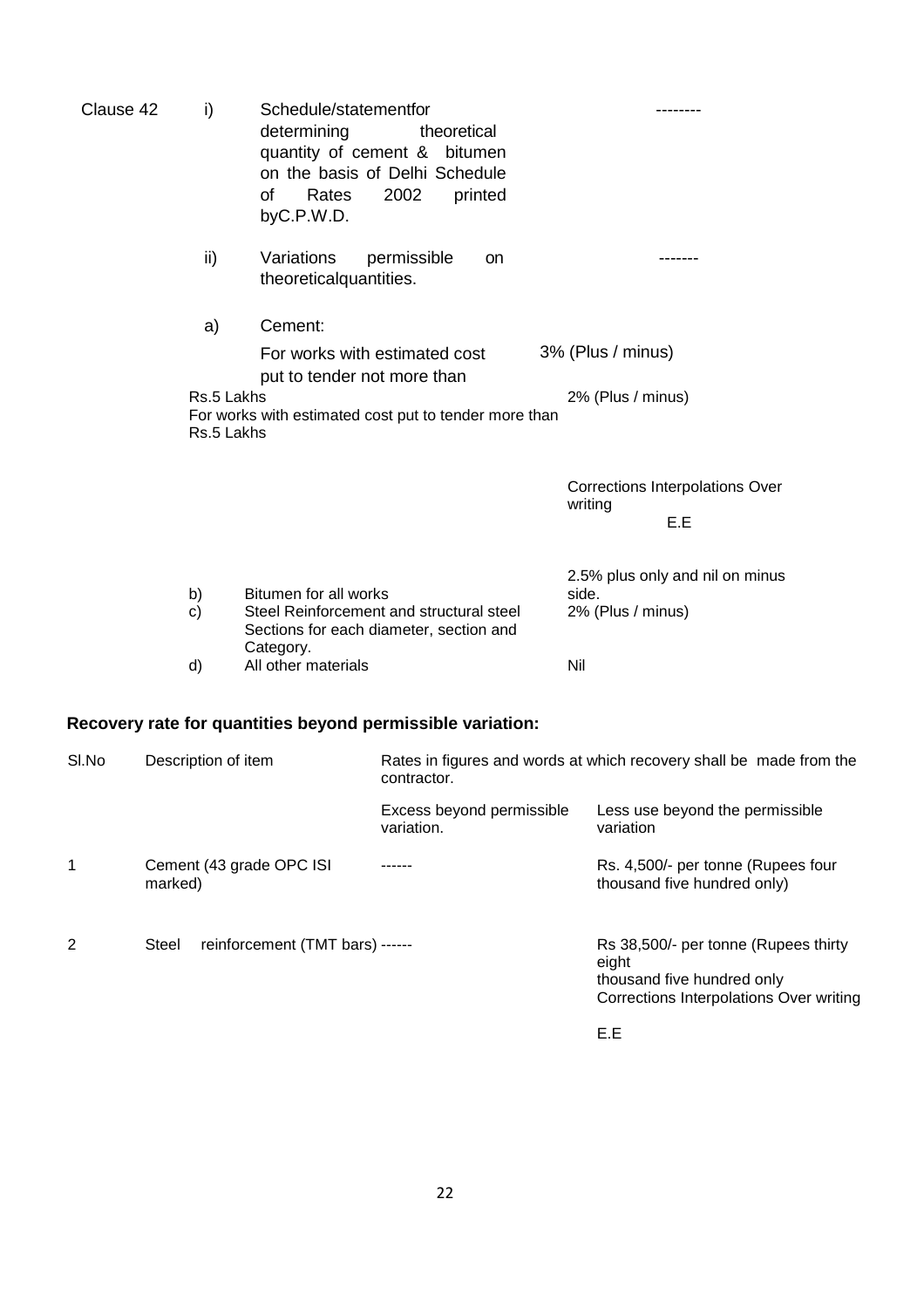#### **Conditions for Cement :**

1. The contractor shall procure 43 grade (confirming to IS8112) ordinary Portlandcement as required in the work from reputed manufacturers of cement having production capacity of one million tone per annum or more such as ACC, L&T, J.P.Rowa, Vikram Shree cement, Birla jute and Cement Corporation India etc, i.e agencies approved by the ministry of Industry, and holding license to use ISI certification mark for their product. The tenderers a my also submit a list of names of cement manufacturers which they propose to use in the work. The tender accepting authority reserves right to accept or reject name(s) of cement manufacture(s) which the tenderer proposes to use in the work. No change in the tendered rates will be accepted if the tender accepting authority does not accept the list of cement manufacturers, given by the tenderer, fully or partially. Supply of cement shall betaken 50 Kg bags bearing manufacturers name and IS marking Samples of cement arranged by the contractor shall be taken by the Engineer – in Charge and got tested in accordance with provisions of relevant BIS Codes. In case test results indicate that the cement arranged by the contractor does not conform to the relevant BIS Code, the same shall stand rejected and shall be removed from the site by the contractor at his own cost within a week"s time of written order from the Engineer-in-Charge, to doso.

- 2. The cement shall be brought at site in bulk supply of approximately 10 tones or as decided by the Engineer inCharge.
- 3. The cement godown of the capacity to store in a minimum of 600 bags of cement shall be constructed by the contractor at site of work for which no extra payment shall be made. Double lock provision shall be made, to the door of cement godown. The keys of one lock shall remain with the Engineer-in Charge or his authorized representative and the key of the other lock shall remain with the contractor. The contractor shall be responsible for the watch and ward and safety of cement godown. The contractor shall facilitate the inspection of the cement godown by the Engineer-in-Charge at anytime.
- 4. The contractor shall supply free of charge the cement required for testing. The cost of test will be borne by the contractor/Department in the manner indicatedbelow.
	- (i) By the contractor if the result shows that the cement does not conform to relevant BIS code.
	- (ii) By the Department if the results show that the cement confirms torelevant BIS Code.
- 5. The actual issue and consumption of cement on work shall be regulated and proper accounts maintained as provided in clause 10 of the contract. The theoretical consumption of cement shall be worked out as per procedure prescribed in clause42 of the contract and shall be governed by conditions laid therein.
- 6. Cement brought to site and cement remaining unused after completion of work shall not be removed from site without written permission of theEngineer-in-Charge.

### **Conditions for Steel**:

1. The contractor shall procure steel reinforcement bars conforming to relevant BIS codes from main producers such as VSP SAIL TATA as approved by the Ministry of Steel. The contractor shall have to obtain and furnish test certificates to the Engineer- in-Charge I respect of all supplies of steel brought by him to the site of work.Samples shall also be taken and got tested by the Engineer-in-Charge as per the provisions in this regard in relevant BIS codes. In case the test results indicate that thesteel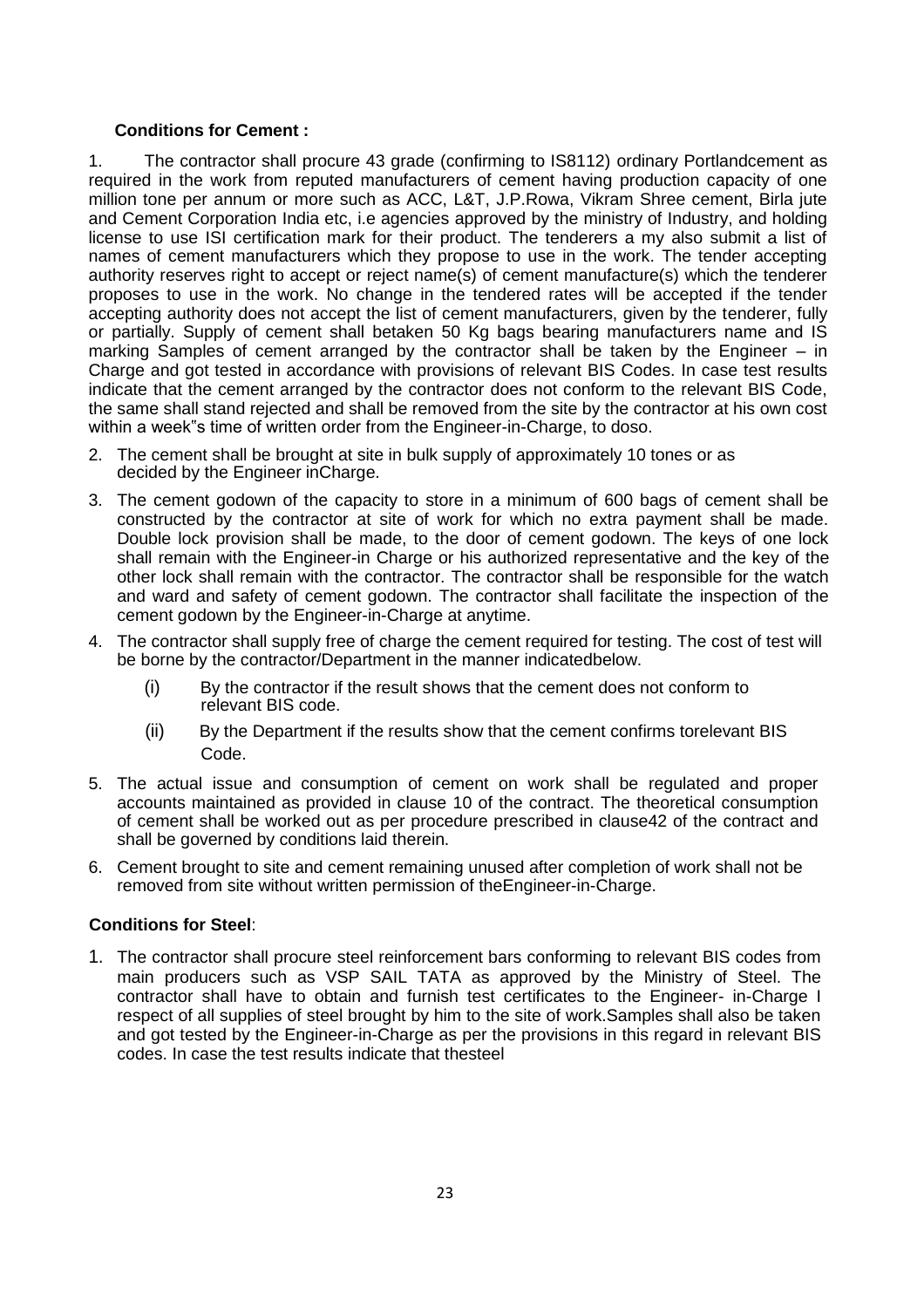arranged by the contractor does not conform to BIS codes, the same shall stand rejected and shall be removed from the site of work by the contractor at his cost within a week"s time from written orders from the Engineer-in-Charge

- 2. The steel reinforcement shall be brought to the site in bulk supply of 10 tones or more or as decided by theEngineer-in-Charge.
- 3. The steel reinforcement shall be stored by the contractor at site of work in such away as to prevent distortion & corrosion and nothing extra shall be paid on this account. Bars of different sizes and length shall be stored separately to facilitate easy counting andchecking.
- 4. For checking nominal mass tensile strength bend test, re bend test etc., specimen of sufficient length shall be cut from each size of the bar at random at frequency notless that specifiedbelow.

| Size of bar       | For consignment below 300<br>tones.              | For consignment over 300<br>tones.               |
|-------------------|--------------------------------------------------|--------------------------------------------------|
| Under 10mm<br>dia | One sample for each 25<br>tones or Part thereof. | one sample for each 40 tones<br>or Part thereof  |
| 10 to 16 mm dia   | One sample for each 35<br>tones or Part thereof. | one sample for each<br>45tonnes or Part thereof. |
| Over 16mm dia     | One sample for each 45<br>tones or Part thereof. | one sample for each 50 tones<br>or Part thereof. |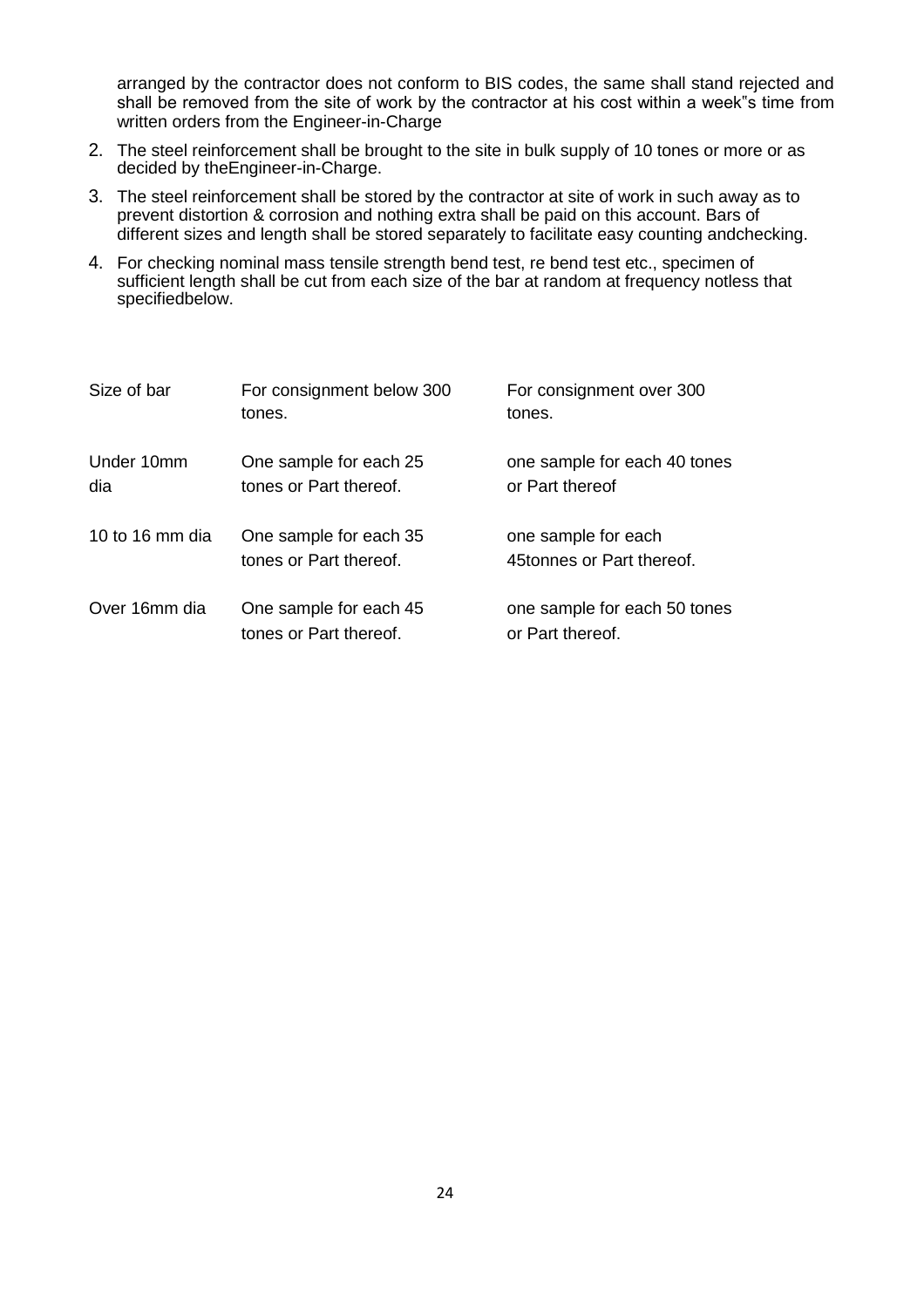5. The contractor shall supply free of charge the steel required for testing. The costof tests shall be borne by the contractor/Department in the manner indicated below : By the contractor, if the results show that the steel does not conform to relevant BIScodes.

By the Department, if the results show that the steel conforms to relevant BIS codes.

- 6. The actual issue and consumption of steel on work shall be regulated and proper accounts maintained as provided in clause 10 of the contract. The theoretical consumption of steel shall be worked out as per procedure prescribed in clause42 of the contract and shall be governed by conditions laidtherein.
- 7. Steel brought to site and steel remaining unused shall not be removed from site without the written permission of theEngineer-in-Charge.

#### **SPECIAL CONDITIONS:**

- 1. Unless otherwise provided in the Schedule of Quantities of CPWD Specifications the rates tendered by the Contractor shall be inclusive and shall apply to allheights, lifts, leads and depths of the building and nothing extra shall be payable to him on thisaccount.
- 2. The contractors shall make their own arrangements for obtaining electric connections if required and make necessary payments directly to the departmentconcerned.
- 3. Other agencies doing works related with this project may also simultaneously execute their works and the contractor shall afford necessary facilities for the same. The contractor shall leave such necessary holes, openings etc., for laying/burying in the work pipes, cables, conduits, clamps, boxes, and hooks for fan clamps etc., as may be required for other agencies. Conduits for electrical wiring/cables will be laidin a way that they leave enough space for concreting and do not adversely affect the structural members. Nothing extra over the agreements rates shall be paid for the same.
- 4. Some restrictions may be imposed by the security staff etc., on the working and for movement of labour, materials etc., The contractor shall be bound to follow all such restrictions/instructions and nothing extra shall be payable on thisaccount.
- 5. a) The work shall be carried out in a manner complying in all respects with the requirements of relevant by laws of the local body under the jurisdiction ofwhich the work is to be executed and/or as directed by the Engineer –in-Charge. And nothing extra will be paid on thisaccount.

b) If as per municipal rules the huts for labour are not to be erected at the siteof work by the contractors. The contractors are required to provide such accommodation as is acceptable to local bodies and nothing extra shall be paid on thisaccount.

c) The contractor shall comply with proper legal orders and directions of local or public authority or municipality and abide by their rules and regulations and pay all fees and charges, which he may be liable topay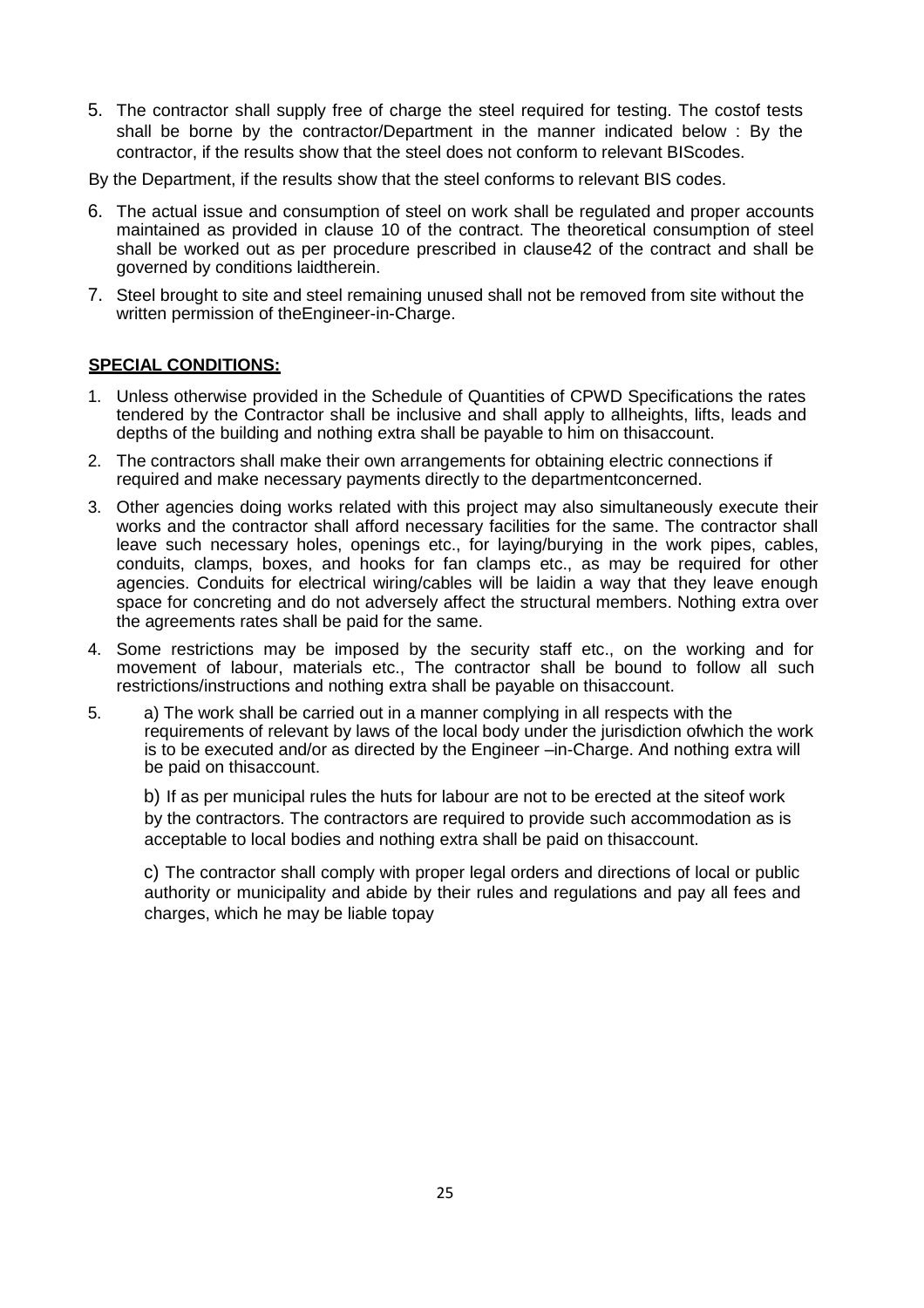- 6. Mines & Quarries recovery of seignior-age charges from the bills of the contractors royalty at the prevalent rates shall be deducted from the bills of the contractor on the material ( where royalty is payable on materials like boulders, sand etc.) as per Govt of A.P. G.O. No. 217 dated 29/09/2004 (Copy enclosed) if the contractor fails to produce the documentary evidence having paid the seignior-age charges to the government. The quoted rate of the contractor shall be inclusive of all such royalty and taxes etc. and nothing extra shall be payable on thisaccount.
- 7) The Contractor will have to work according to the program for work approved by the Engineer-in-Charge. The contractor shall construct a sample unit whereverapplicable complete in all respect within time specified by theEngineer-in-Charge.
- 8) The contractor shall take instructions from the Engineer-in-Charge for stacking of material in any place. No excavated earth or building material shall be stacked onareas where other buildings roads, services or compound walls are to beconstructed.
- 9) Cement godown shall be provided with a single door with two locks. The keys ofone locks shall remain with Engineer-in-Charge of work or his authorized representative and that of the other lock with the authorized agent of the contractor at the site of work so that the cement is removed from the godown according to the daily requirement with the knowledge of both the parties and proper account maintained in standardproforma.
- 10) The contractor shall be fully responsible for the safe custody of the materials issued to him even if the materials are under double locksystem.
- 11) The contractor shall construct suitable godowns yards at the site of work for storing all other materials so as to be safe against damage by sun, rain, fire, theft etc., at his own cost and also employ necessary watch and ward establishments for thepurpose at hiscost.
- 12) The steel doors windows, ventilators and composite units shall be got fabricated in works shop duly approved by theEngineer-in-Charge.

13) The proof of execution certificate should be signed/countersigned by an officernot below the rank of Executive Engineer. The tender should be able to arrange steel centering and shuttering with steel propping for an area of up to 800 Sqm at a time for concrete work.

14) The contractor has to submit bar chart for the execution of the work duly signed by the contractor so as to complete the work stipulated timeperiod.

15) Intending tenderers are advised to visit the site and get acquainted with site conditions beforetendering.

16) Any delay / failure on the part of the tenderer to arrange for men and materials at required time shall not be considered as validhindrance.

17) The contractor has to furnish monthly progress report indicating both physical and financial status of thework.

18) Water charges: Clause 31 A of P W D - 8 for unfiltered water supply is not applicable since the contractor has to arrange water for construction purposes andthis water shall be tested from a recognized laboratory periodically as directed by the Engineer-in-Charge. Testing charges will be borne by thecontractor.

19) The contractor shall supply free of charge the steel required for testing. The cost of test shall be borne by the contractor /Department in the manner indicatedbelow:

(i) By the contractor if the results show that the steel does not conformto relevantBIS codes.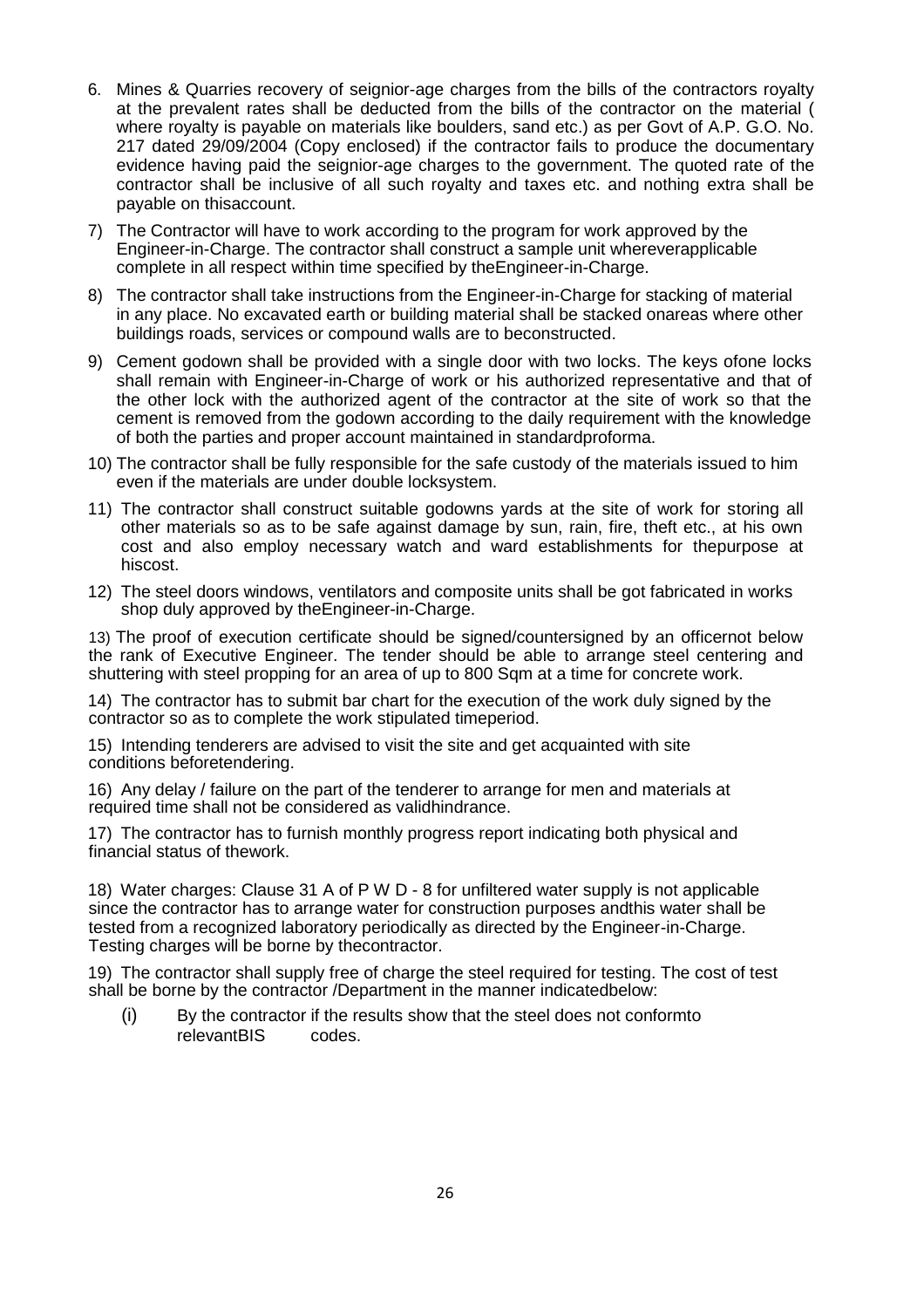(ii) By the Department if the results show that the steel conforms to relevant BIS codes

20) The actual issue and consumption of steel on work shall be regulated and proper accounts maintained as provided in clause 10 of the contract. The theoretical consumption of steel shall be worked out as per procedure prescribed in clause 42of the contract and shall be governed by conditions laidtherein.

21) Steel brought to site and steel remaining unused shall not be removed from site without the written permission of theEngineer-in-Charge.

22) The contractor shall furnish to the Department all the purchase invoices both for cement and steel for everyconsignment.

23) Weight being calculated with the help of table-IV in Para 5.3.3. Of CPWD specifications 1996 however for bars M S /cold twisted up to and including 10 mm the following procedure shall be adopted. The average sectional weight for each diameter shall be arrived at from samples for each lot of steel received at site. The actual weight of steel issued shall be modified to take into account the variation between the actual and the standard co-efficient given in table IV and the contractors accounts will be debited by the cost modified quantity only. The decision to be followed for determining the average sectional weight of each lot Quantity of each diameter of steel received at site of work each lot. Quantity of each diameter of steel received at site if work each day will constitute one single lot for thispurpose.

24) All materials obtained from Government stores or otherwise shall be got checked by the Junior Engineer in-Charge of the works on receipt of the same at site beforeuse.

25) The contractor should also dismantle the entire structure along with the foundations of the existing buildings and refill with earth in the dismantled foundations wherever necessary. The contractor should not use any serviceable /unserviceable materials obtained from the dismantlement in the construction if newbuildings.

26) The contractor should use factory made round type cover blocks for all R C C works to avoid displacement of bars in any directions and to ensure propercover.

27) Sometimes it shall not be possible to pay monthly bills on account of non-availability of LOC/Budget/Deposit. No claim shall be entertained for slow progress stoppage of work on thisaccount.

28) Materials having BIS marking shall be used on work. In case any materials where the BIS marking is not available such materials should be got from the firms approved bythe Chief Engineer (SZ) II Where no such approval exists then the shall be got approved from the Engineer in charge. The materials procured without such approval will not be allowed for use in thework.

29) All aluminium extruded doors and windows shall be manufactured from standard extruded aluminium section manufactured by JINDAL INDAL or the firms approved by CE SZII.

30) Terrazzo tiles to be used shall be got from firm as approved by the CESZII.

31) Before use in work samples of granite and marble slabs, shade oflaminated

particleboards and samples of manufactured items/fittings have to be got approved from the Engineer in charge.

32) Steel windows shall be manufactured in the workshop duly approved by CE SZII from standard sections having BIS marking from approved manufacturers like Sen Harvicks/Metal Window Corporation/Madhu Industries or from the firms approved by the EE., Maintenance Unit- - NIRD., Rajendranagar,Hyderabad.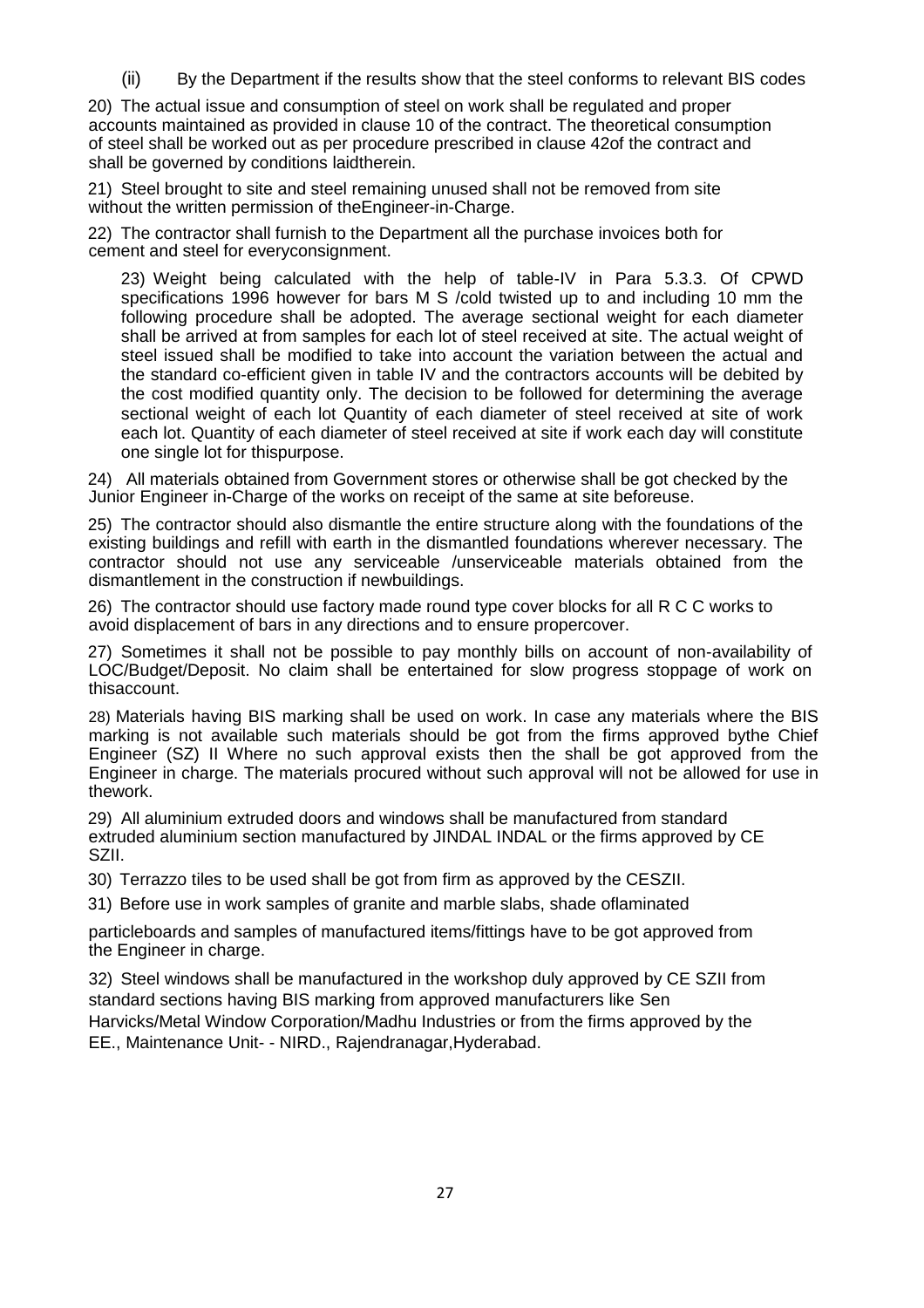# **Form Of Performance Security Bank Guarantee Bond**

| In consideration of the Director General , NIRD (hereinafter called "The                                                                                                                                                                                                                                                                                  |                                                                                                                                                                                                                                                                                                                                                 |
|-----------------------------------------------------------------------------------------------------------------------------------------------------------------------------------------------------------------------------------------------------------------------------------------------------------------------------------------------------------|-------------------------------------------------------------------------------------------------------------------------------------------------------------------------------------------------------------------------------------------------------------------------------------------------------------------------------------------------|
| Government") having agreed under the terms and conditions of agreement                                                                                                                                                                                                                                                                                    |                                                                                                                                                                                                                                                                                                                                                 |
|                                                                                                                                                                                                                                                                                                                                                           | Dated. <b>Cancel</b> made                                                                                                                                                                                                                                                                                                                       |
|                                                                                                                                                                                                                                                                                                                                                           | and                                                                                                                                                                                                                                                                                                                                             |
|                                                                                                                                                                                                                                                                                                                                                           | (hereinafter called "the said contractor(s)") for                                                                                                                                                                                                                                                                                               |
| thework                                                                                                                                                                                                                                                                                                                                                   |                                                                                                                                                                                                                                                                                                                                                 |
|                                                                                                                                                                                                                                                                                                                                                           |                                                                                                                                                                                                                                                                                                                                                 |
| (herein after called "the said Agreement") having agreed to production of a irrevocable<br>Bank Guarantee forRs.                                                                                                                                                                                                                                          |                                                                                                                                                                                                                                                                                                                                                 |
| (Rupees experience and a series of the series of the series of the series of the series of the series of the series of the series of the series of the series of the series of the series of the series of the series of the s                                                                                                                            |                                                                                                                                                                                                                                                                                                                                                 |
|                                                                                                                                                                                                                                                                                                                                                           | ___________________________only) as security/guarantee from the                                                                                                                                                                                                                                                                                 |
| contractor(s) for compliance of his obligations in accordance with theterms and<br>conditions in the saidagreement,                                                                                                                                                                                                                                       |                                                                                                                                                                                                                                                                                                                                                 |
| We, Messenbury of the Contract of the Contract of the U.S. and the Contract of the Contract of the Contract of the Contract of the Contract of the Contract of the Contract of the Contract of the Contract of the Contract of                                                                                                                            |                                                                                                                                                                                                                                                                                                                                                 |
| Bank") (Indicate the name of theBank)                                                                                                                                                                                                                                                                                                                     |                                                                                                                                                                                                                                                                                                                                                 |
| hereby undertake to pay to the Government an amountnot<br>exceedingRs.___________________                                                                                                                                                                                                                                                                 |                                                                                                                                                                                                                                                                                                                                                 |
|                                                                                                                                                                                                                                                                                                                                                           | Only) on                                                                                                                                                                                                                                                                                                                                        |
| demand by theGovernment.                                                                                                                                                                                                                                                                                                                                  |                                                                                                                                                                                                                                                                                                                                                 |
| 2.                                                                                                                                                                                                                                                                                                                                                        | We__________________do hereby undertake to<br>pay theamounts                                                                                                                                                                                                                                                                                    |
| (Indicate the name of the Bank)                                                                                                                                                                                                                                                                                                                           |                                                                                                                                                                                                                                                                                                                                                 |
| due and payable under this Guarantee without any demure, merely on a demand from the<br>due from the said contractor(s). Any such demand made on the Bank shall be conclusive as<br>regards the amount due and payable by the Bank under this Guarantee.<br>However, our liability under this guarantee shall be restricted to an amount notexceeding Rs. | Government stating that the amount claimed is required to meet the recoveries due or likely to be                                                                                                                                                                                                                                               |
|                                                                                                                                                                                                                                                                                                                                                           | only).                                                                                                                                                                                                                                                                                                                                          |
| 3.<br>this bond shall be valid discharge of our liability for payment there under and the<br>contractor(s)shallhave no claim against us for making such payment.                                                                                                                                                                                          | We, the said Bank further undertake to pay to the Government any money so<br>demanded notwithstanding my dispute or disputes raised by the contractor(s) in any<br>suit orproceeding pending before any court or Tribunal relating thereto, out liability<br>under this present being absolute and unequivocal. The payment so made by us under |
| 4.<br>We                                                                                                                                                                                                                                                                                                                                                  | further agree                                                                                                                                                                                                                                                                                                                                   |
| that the guaranteeherein<br>(Indicate the name of the Bank)                                                                                                                                                                                                                                                                                               |                                                                                                                                                                                                                                                                                                                                                 |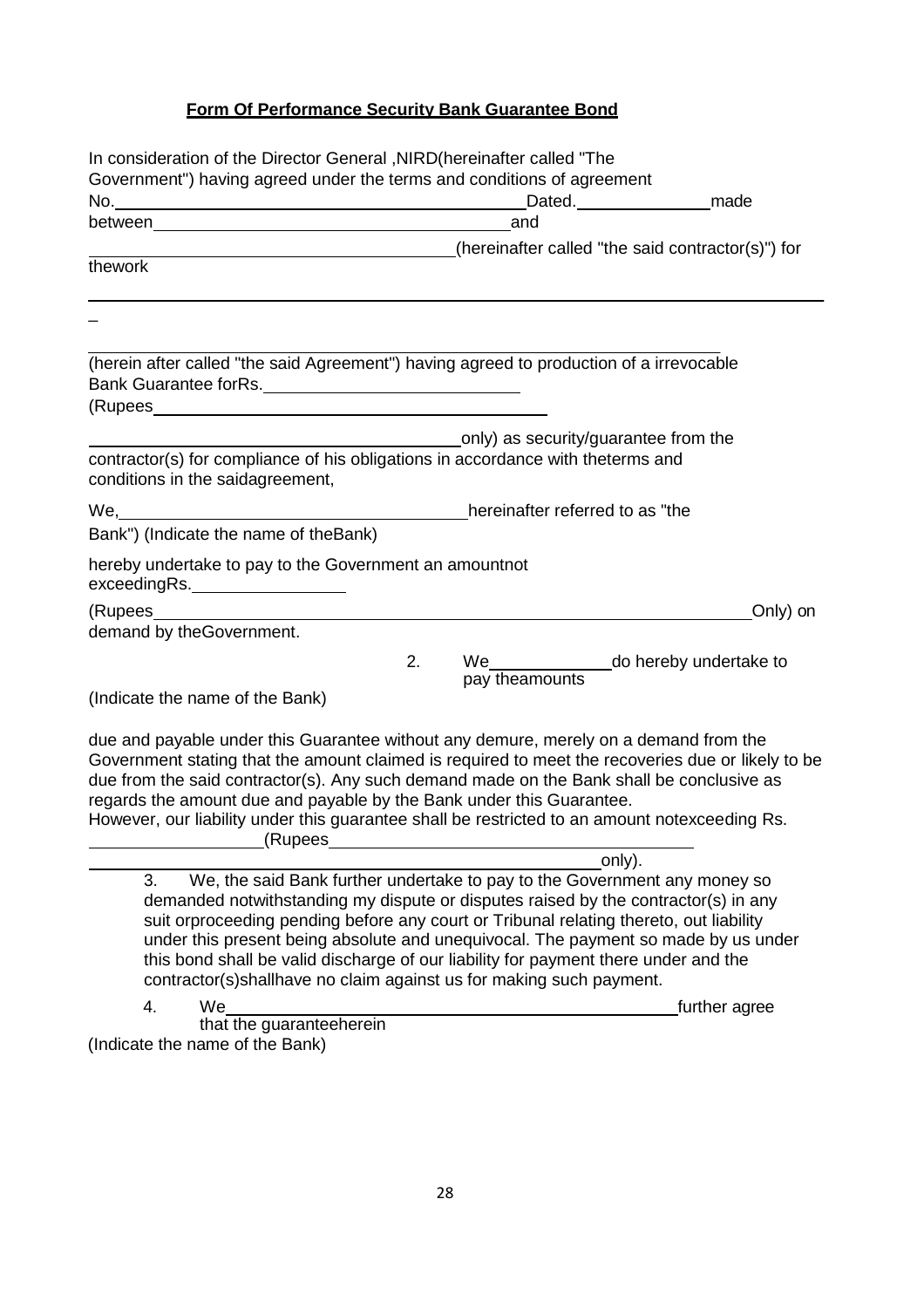contained shall remain in full force and effect during the period that would be taken for the performance of the said agreement and that it shall continue to be enforceable till all the dues of the Government under or by virtue of the said agreement have been fully paid and its claims satisfied or discharged or till Engineer-in-charge on behalf of the government certified that the terms and conditions of the said agreement have been fully and properly carried out by the said contractor(s) and accordingly discharges this guarantee.

further agree

#### with theGovernment (Indicate the name of the Bank)

5. We

that the Government shall have the fullest liberty without our consent and without effecting in any manner our obligations hereunder to vary any of the terms and conditions of the said agreement or to extend time of performance by the said contractor(s) from time to time or to postpone for any time or from time to time any of the powers exercisable by the Government against the said contractor(s) and to for-bear or enforce any of the terms and conditions relating to the said agreement and we shall not be relieved from our liability by reason of any such variation, or extension being granted to the said

contractor(s) or for any forbearance, act of omission on the part of the Government or any indulgence by the Government to the said contractor(s) or by any such matter or thing whatsoever which under the law relating to sureties would, but for this provision, have effect of so relievingus.

6. This guarantee will not be discharged due to the change in the constitution of the Bank or thecontractor(s).

| 7. | We                                                                                                         | lastly |
|----|------------------------------------------------------------------------------------------------------------|--------|
|    | undertakenot                                                                                               |        |
|    | to revokethis                                                                                              |        |
|    | (Indicate the name of the Bank)<br>guarantee except with the previous consent of the Government inwriting. |        |
|    | 8. This guarantee shall be validupto<br>unless extended on demand                                          |        |
|    | by Government. Notwithstanding any mentioned above, our liability against this                             |        |
|    | guarantee is restrictedto                                                                                  |        |
|    |                                                                                                            |        |

Rs. (Rupees

only) and unless a claim in writing is lodged with us within six months of the date of expiry or the extended date of expiry of this guarantee all our liabilities under this guarantee shall standdischarged.

| Datedthe | davof |                           |
|----------|-------|---------------------------|
| for      |       | (Indicate the name of the |
| Bank)    |       |                           |

**Contractor ExecutiveEngineer**